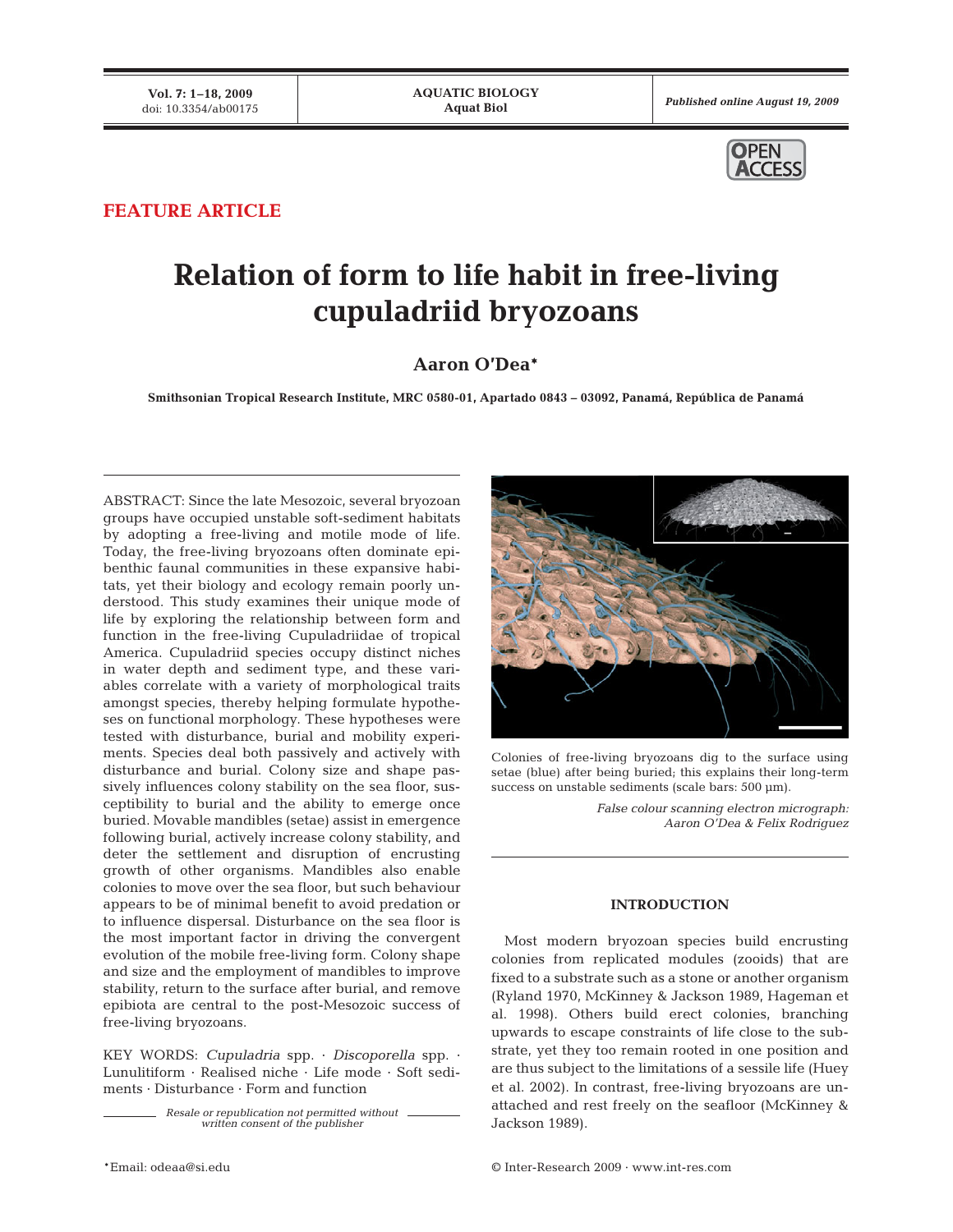

Fig. 1. Cupuladria spp. (A) Entire colony of C. biporosa in life position showing vibracula mandibles. (B) Living colony of C. exfragminis emerging from sediment following burial. Scale bar: 500 µm

Most free-living bryozoans were originally sessile, but during the late Mesozoic and early Cenozoic, members of the families Cupuladriidae and Lunulitidae adopted a mobile mode of life through the use of long tapering setae of polymorphic zooids termed vibracula (Lagaaij 1963, Cook & Chimonides 1983, Winston 1988, McKinney & Jackson 1989, Jackson & McKinney 1990, Håkansson & Voigt 1996). Despite being distantly related, Cupuladriidae and Lunulitidae share similar morphological, behavioural and anatomical characteristics, implying strong convergent evolution towards specialised adaptation to life on shifting sediments (Cook & Chimonides 1983).

The free-living mobile mode of life (sometimes termed 'lunulitiform') became highly successful, as demonstrated by the rapid occupation of habitats around the world, increasing diversity, and high abundances of colonies from the Late Cretaceous to the present day (Lagaaij 1963, Cook & Chimonides 1983, McKinney & Jackson 1989, Jackson & McKinney 1990, O'Dea et al. 2008). The underlying causes and evolutionary patterns of this success remain speculative. In this study, I explore the functional significance of the mobile freeliving form and habit by focusing on the family Cupuladriidae and relating the morphology of species to their niche habitats, life habits and behaviour.

# **Biology and ecology**

The 2 free-living cupuladriid genera, Cupuladria and Discoporella, are closely related, but their common ancestor is unknown (Dick et al. 2003). Both genera share the same general body plan of small cupshaped colonies formed by radially-budded zooids (Fig. 1), but within this arrangement, sizes and shapes vary greatly between species. Some species form flat colonies whilst others are highly domed (Fig. 2). Domed colonies may have their bases filled-in by skeletal material, which makes them exceptionally strong (Fig. 2B), or they can be hollow and fragile (O'Dea et al. 2008). Colony growth is either, (1) 'determinate', identified by the closure of marginal zooids or the production of a terminal ring of non-feeding kenozooids, or (2) 'indeterminate', where colonies perpetually bud marginal zooids.

Each autozooid feeds using a lophophore and is paired with a non-feeding zooid called a vibraculum (Fig. 3) that has a long tapering mandible (seta) (Figs. 1A & 4) that sweeps in a roughly disto-proximal plane across the face of the colony up to 180 degrees (Cook 1965). Mandibles from vibraculae situated at the colony margin curve outwards and downwards, lifting the colony slightly above the sea floor (Fig. 1).

Colonies are abundant when conditions permit, with densities of 1 to 10 colonies  $m^{-2}$  (Lagaaij 1963, Cadée



Fig. 2. (A) Cupuladria biporosa and (B) Discoporella triangula. Transverse section through the middle of a colony; dark centre in (B) is the sand grain upon which D. triangula settled. Scale bar: 500 µm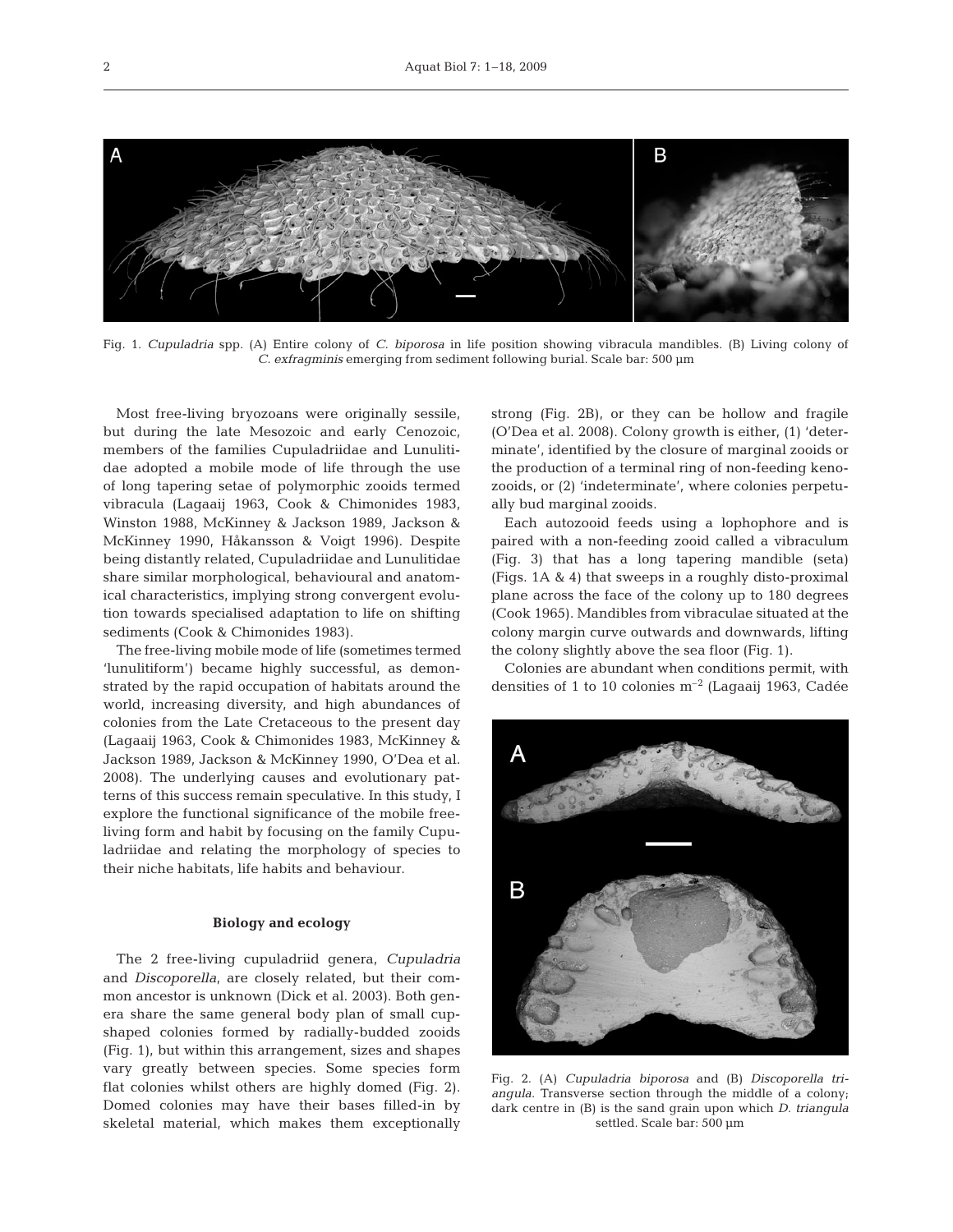

Fig. 3. (A) Cupuladria biporosa and (B) Discoporella bocasdeltoroensis. Marginal autozooids (Az) and vibraculae zooids (V). Scale bar:  $500 \mu m$ 

1975, Marcus & Marcus 1962), a pattern frequently seen in the fossil record of sandy and silty Cenozoic deposits around the world (Cook & Chimonides 1983, O'Dea et al. 2008).

Cupuladriids propagate both sexually and asexually (Dartevelle 1932, Baluk & Radwanski 1977, Winston 1988, Thomsen & Håkansson 1995, Håkansson & Thomsen 2001). Sexual reproduction is via larvae that normally settle on a grain of sand or other small object (Driscoll et al. 1971, O'Dea et al. 2008) and metamorphose into the first 3 ancestral zooids. Budding extends the colony over the edge of the original substratum, at which point the colony becomes free-living. Asexual (clonal) propagation can occur in many ways (O'Dea et al. 2008), but all involve the breakage or separation of a part or parts of a colony, which then regenerate to form new colonies. Morphology is tightly coupled to mode of propagation. Small, robust colonies rarely fragment, and their colonies are sexually recruited; large, thinly calcified and indeterminately growing species tend to readily fragment, and their colonies are most often clonal (O'Dea et al. 2004).



Fig. 4. Mandibles from marginal vibracula removed from large colonies of (from top to bottom) Cupuladria sp. nov. 'gigante', Discoporella terminata, C. exfragminis, and D. sp. nov. P1. Scale bar: 500 µm

Dispersal in encrusting bryozoans is thought to occur most commonly via colony rafting, because planktonic larvae are usually short-lived (Hoare et al. 1999, Porter et al. 2002, Keough & Chernoff 1987). Cupuladriids do not encrust floating debris, making rafting an unlikely vector for dispersal, and the limited data available suggest that cupuladriids have particularly short-lived larvae (Cook & Chimonides 1983, Winston 1988). Colonies are motile, but speed of movement may not be sufficient to influence rates of dispersal.

#### **Aims of the study**

This study compares data on habitats, modes of life and behaviour with morphometric data to explore adaptations of cupuladriids to soft-sediment epibenthic life. Specifically, I examined niche variation amongst cupuladriid bryozoans by measuring the abundance of different species along environmental gradients. The distributions of species in different environments are correlated with morphology to establish hypotheses on the relationship between form and function. The passive role of colony form and active colony behaviour on the stability of the colony on the sea floor was investigated. The relationship between morphology and colony strength was tested with consideration of life history. The importance of colony and zooid form on the behaviour of colonies above, and their behaviour and mortality below the sediment, was measured. All data were assessed in the context of the evolution of form and function of free-living bryozoans.

Although free-living bryozoans often dominate epibenthic faunal communities in soft-sediment shelf habitats across the tropics and have done so for much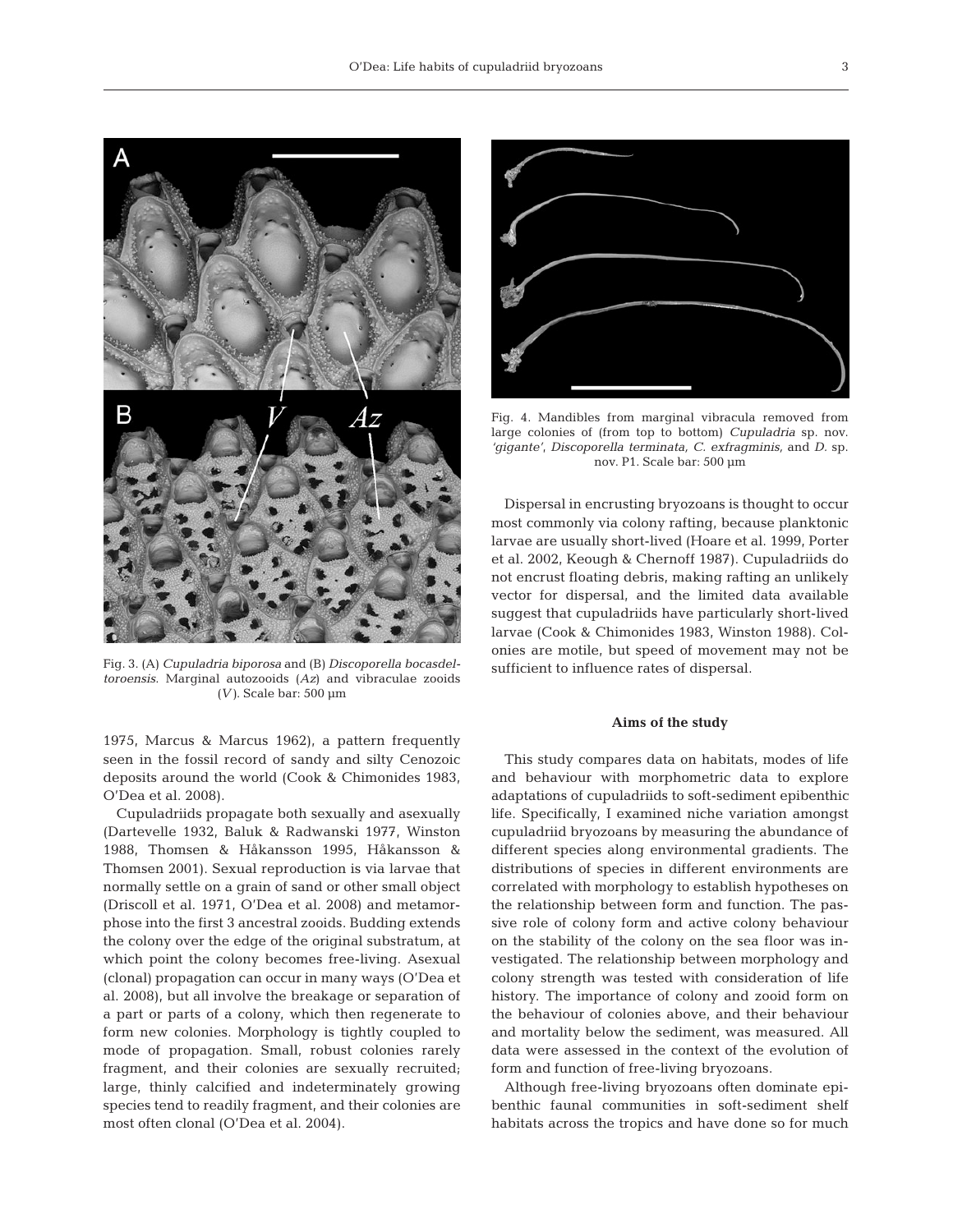of the Cenozoic, their ecological importance is frequently overlooked. The mode of life adopted by freeliving bryozoans is unique amongst marine animals, as is the niche which they occupy, yet both remain drastically under studied.

## **MATERIALS AND METHODS**

**Distribution and habitats.** The material used in the present study was the same collection of recent cupuladriid colonies used in an analysis of life history variation in species across the Isthmus of Panama (O'Dea et al. 2004). Since then, cupuladriid taxonomy has advanced (Herrera-Cubilla et al. 2006, 2008) and so each of the nearly 20 000 colonies were re-classified to species level.

Cupuladriid colonies were collected from 193 dredge samples in soft bottom sediments along the Caribbean and Pacific coasts of the Isthmus of Panama (Fig. 5). All colonies were identified according to Herrera-Cubilla et al. (2006, 2008); see O'Dea et al. (2004, 2007) for collection methods.

At each dredge sample location, bottom sediment was sampled in triplicate using a Van Veen Grab. Mean percent calcium carbonate  $(CaCO<sub>3</sub>)$  and mud fraction (proportion of sediment <63 µm) were determined for the sediments at each location (data from O'Dea et al. 2007). To measure the distributions of each cupuladriid species along 3 environmental gradients (water depth,  $%$  CaCO<sub>3</sub> and  $%$  mud), mean, median, quartiles, and 5 and 95 percentiles were calculated from the abundances of each species. Data were first normalised for uneven sampling intensities across the range of each environmental variable by grouping samples into bins and dividing the number of colonies of each species in each sample by the number of samples represented in the bin to which the sample belonged. For  $%$  CaCO<sub>3</sub> and  $%$  mud fraction, 10 bins of equal size were constructed from 0 to 100%. For water depth, 10 bins were constructed at 0–20, 20–40, 40–60, 60–80, 80–100, 100–120, 120–140, 140–160, 160–200, and 200–400 m. Every bin for each variable contained at least one sample. Continuous distributions of colony abundance were converted to histograms, standardised within the histogram bins, and then reconverted to distributions to calculate mean, median, quartiles and percentiles.

Colony diameter, height and shape data were gathered for each species following the methods described in O'Dea et al. (2004), using 100 colonies randomly selected from the sampled population. All colonies were used if the total sampled population of a species was <100 colonies. Colonies used for morphometric analysis were weighed to determine mean calcification index for each species following the methods of O'Dea et al. (2004).

Mean zooid and vibraculum length, width and area (length  $\times$  width) were determined for those species described in Herrera-Cubilla et al. (2006, 2008). Data on species yet to be described were determined by measuring 5 zooids and vibracula from 5 haphazardly selected colonies of each species. Mean length of marginal mandibles of species was determined from living colonies by removing 5 marginal mandibles in 5 colonies of each species and measuring their entire outstretched length. The largest colonies available of each species were used to reduce astogenetic or onto-



Fig. 5. Location of 193 dredge samples of Bryozoa in Pacific and Caribbean shelf seas off the Isthmus of Panama (see O'Dea et al. 2004)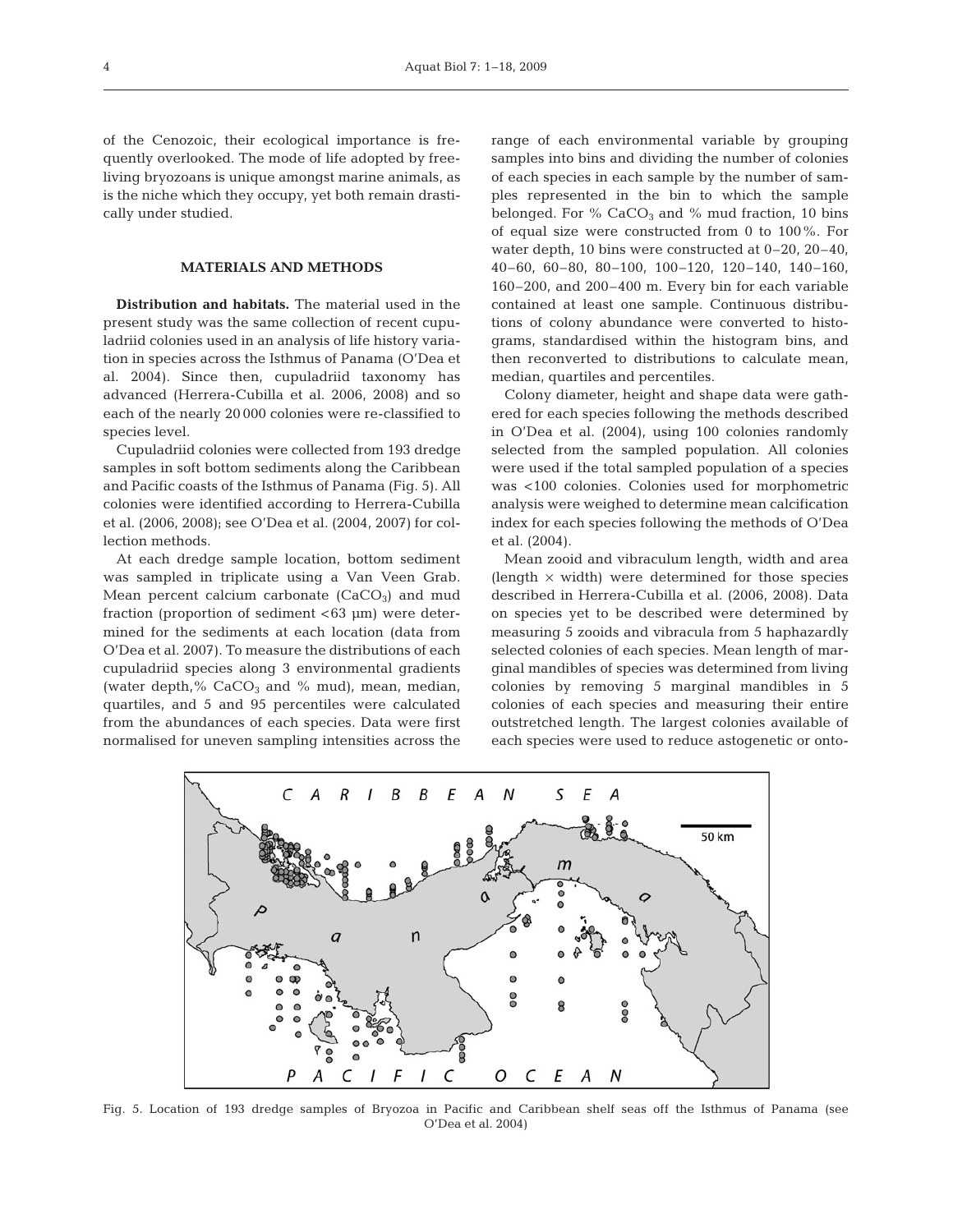genetic influences upon mandible length and standardise the approach.

Distributions of species along environmental gradients (normalised mean and median water depth, %  $CaCO<sub>3</sub>$  and % mud fraction) were correlated to colony and zooidal morphology to formulate theories on the function of cupuladriid morphology. Pearson product moment correlation coefficients (r) were calculated, and the significance of coefficients was determined by Student's t-test.

**Orientation following disturbance.** The effect of colony morphology on the orientation of colonies during times of disturbance was explored by measuring the response of 10 replicate colonies of 6 morphologically different cupuladriid species to repeated simulated disturbance events. In addition to the 6 species, fragmented colonies of Cupuladria biporosa were also analysed to observe how fragments differ from whole colonies during times of disturbance.

The experiment therefore comprised 7 groups of 6 species of whole colonies and 1 group of a species' fragments. For each group, 10 colonies were haphazardly chosen from dredge sample collections. All colonies used were dead and all species except one were from the Holocene. The fossil species Discoporella sp. nov. 3, which occurred in tropical America during the Pliocene and is now extinct (O'Dea et al. 2008), was included because of its unusual morphology.

Disturbance events were simulated by placing 10 replicate colonies of each group on or in (depending on treatment) silty sand in an aquarium filled with sea water, and then moving a  $15 \times 15$  cm paddle back and forth through the water 10 times, approximately 5 cm above the sediment. The turbulence had the effect of throwing up the sediment, and turning over and burying the colonies. This is considered to approximate the level of disturbance that benthic soft-bottom dwellers experience during feeding by a medium sized batoid, a process considered to be important in the lives of benthic animals. Care was taken to ensure that the force of each disturbance event was roughly equal among experimental runs; any differences should be equal across species, because all species were tested together.

Three treatments were prepared with the following initial orientations of the colonies: (1) Resting on top of the sediment upright, (2) on top of the sediment inverted and (3) buried under 1 cm of sediment upright (Fig. 6). The response to disturbance was measured by noting the final orientation in which the colonies were found after the water and sediment had settled, and classified into the same 3 categories (Fig. 6).

Each treatment comprised 10 replicate disturbance events. For each initial orientation, the mean proportion of the 3 possible final orientations of colonies following disturbance were calculated. From these proportions, 4 indexes were computed for each species (Fig. 6).

Before the experiment, morphometric data were gathered on each of the colonies used. Maximum and minimum diameter, height and shape (height/ median diameter) were measured, colonies were weighed and a calcification index was calculated following O'Dea et al. (2004). Mean colony diameter, height and shape of each group were correlated against the 4 indices of stability using Pearson moment product correlation.

**Colony strength.** To examine the relationship between colony morphology and colony strength, weights were placed on top of colonies until breakage occurred. The same 70 colonies were used as in the hydrodynamic experiment. Each colony was placed at

| Index                          | Definition                                                                           | Initial position |                    | Final position |
|--------------------------------|--------------------------------------------------------------------------------------|------------------|--------------------|----------------|
| <b>Stability</b>               | Mean proportion of colonies that maintain<br>an upright position above the sediment  |                  | Disturbance        |                |
| <b>Resistance</b><br>to burial | Mean proportion of colonies on the<br>surface that do not become buried              | and              | Disturbance        | or             |
| Recovery                       | Mean proportion of colonies that return<br>to an upright position above the sediment |                  | <b>Disturbance</b> |                |
| <b>Emergence</b>               | Mean proportion of colonies that<br>emerge from burial                               |                  | <b>Disturbance</b> | or             |

Fig. 6. Experimental methodology used to measure the response of cupuladriid colonies to disturbance, and definition of indices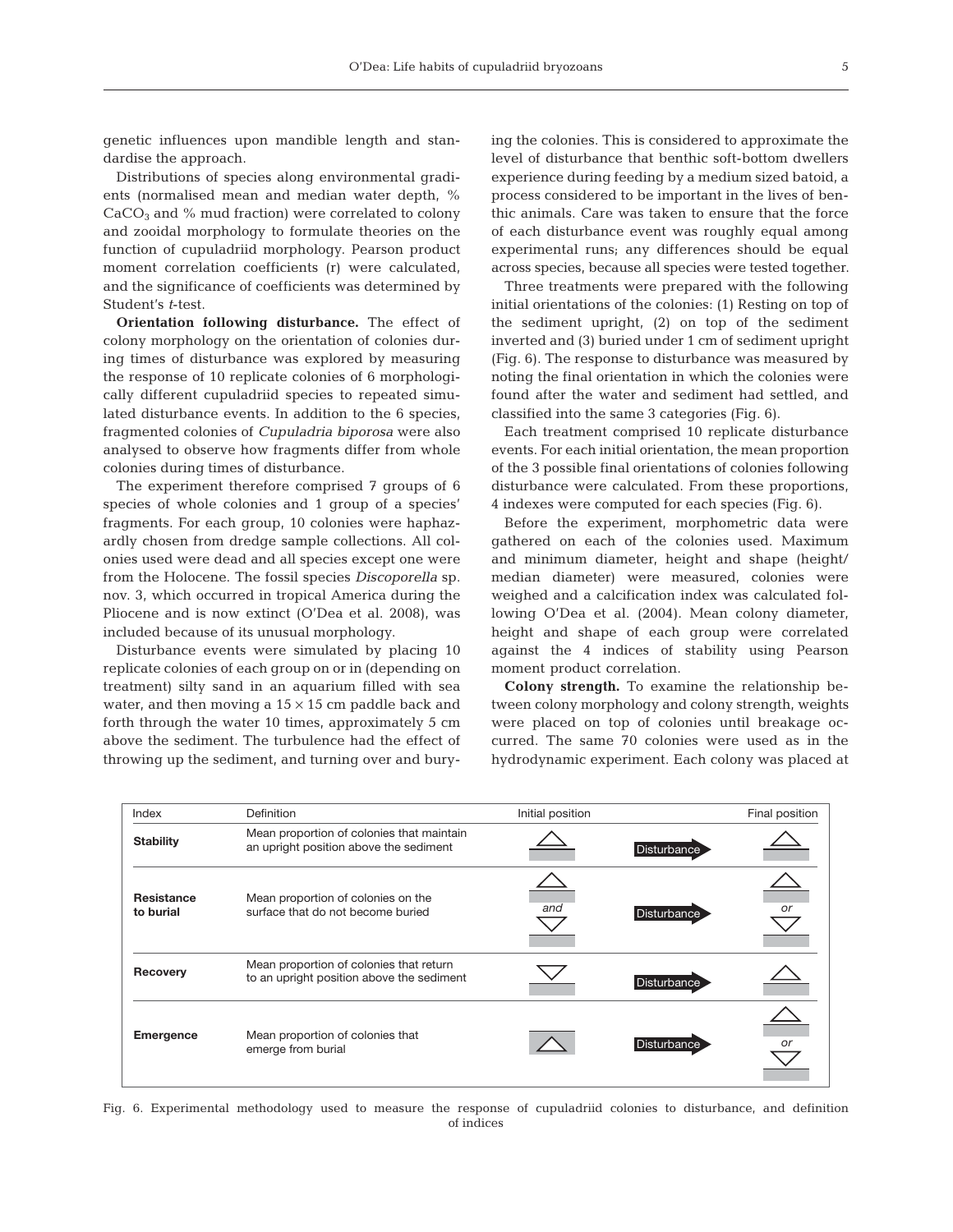porella sp. nov. P1, which were collected for this study. Normalized niche optima are based on the total of 19 860 colonies. N: no. of colonies; Shape: mean colony height / on zooid morphology from Herrera-Cubilla et al. (2006, 2008), except mandible length for all species and zooid size data for Cupuladria. sp. nov. aff. biporosa and Disco-Table 1. *Cupuladria* spp. and *Discoporella* spp. Abundance, morphology and niche optima of taxa in dredge samples from the Caribbean and Pacific coasts of Panama. Data Table 1. Cupuladria spp. and Discoporella spp. Abundance, morphology and niche optima of taxa in dredge samples from the Caribbean and Pacific coasts of Panama. Data on zooid morphology from Herrera-Cubilla et al. (2006, 2008), except mandible length for all species and zooid size data for Cupuladria. sp. nov. aff. biporosa and Discoporella sp. nov. P1, which were collected for this study. Normalized niche optima are based on the total of 19 860 colonies. N. no. of colonies, Shape: mean colony height / mean colony diameter; Calcif.: calcification; Med.: Median; C: Caribbean, P: Pacific; na: not available. Data are mean, except when stated otherwise mean colony diameter; Calcif.: calcification; Med: Median; C: Caribbean, P: Pacific; na: not available. Data are mean, except when stated otherwise

|                                                                                                                                                                                                                                                                              |                                                             |            |          |                        |           |             |           | $47940404$<br>$47997979922$                                                                                                                               |            |              |                                                        |              |                   | 12334112<br>1258688                                                                                                                                                                                                                                                                                                                             |            |             |            |          |          |       |
|------------------------------------------------------------------------------------------------------------------------------------------------------------------------------------------------------------------------------------------------------------------------------|-------------------------------------------------------------|------------|----------|------------------------|-----------|-------------|-----------|-----------------------------------------------------------------------------------------------------------------------------------------------------------|------------|--------------|--------------------------------------------------------|--------------|-------------------|-------------------------------------------------------------------------------------------------------------------------------------------------------------------------------------------------------------------------------------------------------------------------------------------------------------------------------------------------|------------|-------------|------------|----------|----------|-------|
| Carbonate                                                                                                                                                                                                                                                                    | Mean Med<br>(%)                                             |            |          |                        |           |             |           | 5 G T C C C T T<br>4 G T C C C C C T<br>4 T C C T C C C                                                                                                   |            |              |                                                        |              |                   | rononon<br>Faanono<br>Faaaco                                                                                                                                                                                                                                                                                                                    |            |             |            |          |          |       |
|                                                                                                                                                                                                                                                                              |                                                             |            |          |                        |           |             |           | 6 8 9 9 9 9 9 1 7 9<br>6 9 9 8 9 9 9 1 4 9<br>6 9 8 9 9 0 1 4 9                                                                                           |            |              |                                                        |              |                   | 21456818<br>2157884                                                                                                                                                                                                                                                                                                                             |            |             |            |          |          |       |
| Normalised niche optima                                                                                                                                                                                                                                                      | Mud fraction $(%)$<br>Mean Med                              |            |          |                        |           |             |           | 0.000 0.000 0.000<br>0.000 0.000 0.000 0.000<br>0.000 0.000 0.000 0.000                                                                                   |            |              |                                                        |              |                   | 0.0154405<br>0.054405<br>0.056244                                                                                                                                                                                                                                                                                                               |            |             |            |          |          |       |
|                                                                                                                                                                                                                                                                              |                                                             |            |          |                        |           |             |           |                                                                                                                                                           |            |              |                                                        |              |                   | 88832888                                                                                                                                                                                                                                                                                                                                        |            |             |            |          |          |       |
| Water depth                                                                                                                                                                                                                                                                  | Mean Med<br>$\widehat{\Xi}$                                 |            |          |                        |           |             |           | 0 4 4 4 6 0 6 0 1<br>0 5 5 6 5 6 6 6 7<br>0 5 6 7 6 7 6 6 6                                                                                               |            |              |                                                        |              |                   |                                                                                                                                                                                                                                                                                                                                                 |            |             |            |          |          |       |
| $\begin{array}{c} {\rm Setae} \\ {\rm Length} \\ {\rm (mm)} \end{array}$                                                                                                                                                                                                     |                                                             |            |          |                        |           |             |           | $1.70$ $1.70$ $1.60$ $1.42$ $1.27$                                                                                                                        |            |              |                                                        |              |                   | 60116014867<br>1116014861                                                                                                                                                                                                                                                                                                                       |            |             |            |          |          |       |
|                                                                                                                                                                                                                                                                              | Area<br>(mm <sup>2</sup> )                                  |            |          |                        |           |             |           | 3 3 3 3 3 3 3 3<br>3 3 3 3 3 3 3 3                                                                                                                        |            |              |                                                        |              |                   | 8388338<br>888838                                                                                                                                                                                                                                                                                                                               |            |             |            |          |          |       |
|                                                                                                                                                                                                                                                                              |                                                             |            |          |                        |           |             |           |                                                                                                                                                           |            |              |                                                        |              |                   | 15190881<br>00000000                                                                                                                                                                                                                                                                                                                            |            |             |            |          |          |       |
|                                                                                                                                                                                                                                                                              | $Length$ $(mm)$                                             |            |          |                        |           |             |           | 5253553535<br>25255555                                                                                                                                    |            |              |                                                        |              |                   | 12399215<br>12399215                                                                                                                                                                                                                                                                                                                            |            |             |            |          |          |       |
|                                                                                                                                                                                                                                                                              | Area<br>(mm <sup>2</sup> )                                  |            |          |                        |           |             |           |                                                                                                                                                           |            |              |                                                        |              |                   | 0.00110.000<br>0.0000000                                                                                                                                                                                                                                                                                                                        |            |             |            |          |          |       |
| $\frac{1}{2}$<br>$\frac{1}{2}$<br>$\frac{1}{2}$<br>$\frac{1}{2}$<br>$\frac{1}{2}$<br>$\frac{1}{2}$<br>$\frac{1}{2}$<br>$\frac{1}{2}$<br>$\frac{1}{2}$<br>$\frac{1}{2}$<br>$\frac{1}{2}$<br>$\frac{1}{2}$<br>$\frac{1}{2}$<br>$\frac{1}{2}$<br>$\frac{1}{2}$<br>$\frac{1}{2}$ |                                                             |            |          |                        |           |             |           | 5.88855555<br>5.8885555                                                                                                                                   |            |              |                                                        |              |                   |                                                                                                                                                                                                                                                                                                                                                 |            |             |            |          |          |       |
|                                                                                                                                                                                                                                                                              | $\begin{array}{c} \text{Length} \\ \text{(mm)} \end{array}$ |            |          |                        |           |             |           |                                                                                                                                                           |            |              |                                                        |              |                   | 4 4 4 4 5 6 6 9<br>4 4 4 4 5 6 6 9<br>4 6 9 9 9 9 9 9                                                                                                                                                                                                                                                                                           |            |             |            |          |          |       |
|                                                                                                                                                                                                                                                                              | Calcif.<br>index                                            |            |          |                        |           |             |           | 668888023<br>000000000                                                                                                                                    |            |              |                                                        |              |                   |                                                                                                                                                                                                                                                                                                                                                 |            |             |            |          |          |       |
|                                                                                                                                                                                                                                                                              | $\begin{array}{c} \text{Shape} \\ \text{(mm)} \end{array}$  |            |          |                        |           |             |           |                                                                                                                                                           |            |              |                                                        |              |                   |                                                                                                                                                                                                                                                                                                                                                 |            |             |            |          |          |       |
| -Colonies                                                                                                                                                                                                                                                                    | $(\mathrm{mm})$                                             |            |          |                        |           |             |           | $\frac{1}{4}$ $\frac{3}{5}$ $\frac{5}{5}$ $\frac{3}{4}$ $\frac{3}{4}$ $\frac{3}{4}$ $\frac{3}{4}$ $\frac{3}{4}$ $\frac{3}{4}$ $\frac{3}{4}$ $\frac{3}{4}$ |            |              |                                                        |              |                   | 1145867124<br>1145867124                                                                                                                                                                                                                                                                                                                        |            |             |            |          |          |       |
| Diameter Height                                                                                                                                                                                                                                                              |                                                             |            |          |                        |           |             |           | 13.18<br>10.14.36<br>10.19.30.69.35<br>11.30.69.11                                                                                                        |            |              |                                                        |              |                   | $\begin{array}{l} 9.92 \\ 12.54 \\ 7.80 \\ 8.31 \\ 10.47 \\ 12.37 \\ 5.17 \end{array}$                                                                                                                                                                                                                                                          |            |             |            |          |          |       |
|                                                                                                                                                                                                                                                                              | (mm)<br>Med Max                                             |            |          |                        |           |             |           | $0.78800$ $0.7300$<br>$0.7900$ $0.7300$<br>$0.7900$ $0.7000$                                                                                              |            |              |                                                        |              |                   | 120212021<br>120212021                                                                                                                                                                                                                                                                                                                          |            |             |            |          |          |       |
|                                                                                                                                                                                                                                                                              |                                                             |            |          |                        |           |             |           |                                                                                                                                                           |            |              | 1277<br>1700<br>1421<br>1364<br>1364<br>13075<br>13075 |              |                   | $\begin{array}{l} 1325 \\ 301 \\ 73 \\ 73 \\ 203 \\ 128 \\ 57 \\ 67 \\ 85 \\ 67 \\ 85 \\ 67 \\ 85 \\ 67 \\ 85 \\ 67 \\ 85 \\ 67 \\ 85 \\ 67 \\ 85 \\ 67 \\ 85 \\ 67 \\ 86 \\ 78 \\ 85 \\ 78 \\ 87 \\ 89 \\ 89 \\ 80 \\ 80 \\ 87 \\ 87 \\ 89 \\ 80 \\ 87 \\ 89 \\ 80 \\ 87 \\ 89 \\ 80 \\ 87 \\ 89 \\ 80 \\ 80 \\ 87 \\ 80 \\ 87 \\ 89 \\ 89 \\$ |            |             |            |          |          |       |
| $\cos$                                                                                                                                                                                                                                                                       |                                                             |            |          |                        |           |             |           | UUU                                                                                                                                                       |            |              |                                                        |              |                   |                                                                                                                                                                                                                                                                                                                                                 |            |             | <b>UUU</b> |          |          |       |
|                                                                                                                                                                                                                                                                              |                                                             |            |          | sp. nov. aff. biporosa |           | exfragminis |           |                                                                                                                                                           | panamensis | surinamensis |                                                        | discoporella | bocasdeltoroensis |                                                                                                                                                                                                                                                                                                                                                 | marcusorun |             |            |          |          |       |
| Species                                                                                                                                                                                                                                                                      |                                                             | cupuladria | biporosa |                        | cheethami |             | incognita | multesima                                                                                                                                                 |            |              | <b>Total</b>                                           |              |                   | cookae                                                                                                                                                                                                                                                                                                                                          |            | sp. nov. Pi | peltae     | scutella | terminus | Total |

the base of a long, closed-bottom glass tube. Another, slightly narrower closed-bottom tube was placed within the former and lowered slowly until it rested on top of the colony. Weights were added to the internal tube until the colony fractured. The maximum sustainable load of the colony was the weight of the internal glass tube plus the weight of load prior to fracture. For the 2 very heavily calcified species (Discoporella sp. nov. 21 and sp. nov. 3) sufficient load could not be applied to cause breakage using the glass tube. In these cases, placing colonies on the floor and adding heavy weights was found to break them. When breakage occurred, the maximum sustainable load was calculated by replicating the weight on a bathroom scale to the nearest kilogram.

Mean maximum sustainable load was correlated against colony morphologies using Pearson moment product correlation (r). Additional morphometric data on zooid size was also included to observe if intra-colony morphologies played a significant role in colony strength. Zooid morphometrics were taken from Herrera-Cubilla et al. (2006 & 2008), or measured from colonies in the case of undescribed species.

**Locomotion over the sediment surface.** The 'walking' speed of colonies was calculated from the distances traversed by undisturbed colonies. Aquaria were darkened, because cupuladriid colonies had previously shown an aversion to light. A total of 6 species were chosen, based upon the availability of healthy colonies, and 10 to 22 colonies of each were selected. Colonies were placed apex upwards upon silty sand in open seawater systems and their initial position recorded. After 4 to 7 d, colony positions were redetermined and colony velocity (distance travelled per day) was calculated assuming that colonies had travelled in a straight line; colonies left faint trail marks in the sediment, and those that had meandered significantly were excluded.

For each species, mean velocity was calculated and the relationship between velocity and morphology was explored. Data considered important for locomotion included mandible length, colony diameter, height and shape. Morphometric data are presented in Table 1.

**Locomotion and survival within the sediment.** The ability of a colony to move through the sediment towards the surface after burial is likely to determine the types of habitat and intensity of bioturbation in which a species can survive. This ability was explored by measuring rates of emergence and of mortality following burial. The experiment was separated into 2 phases: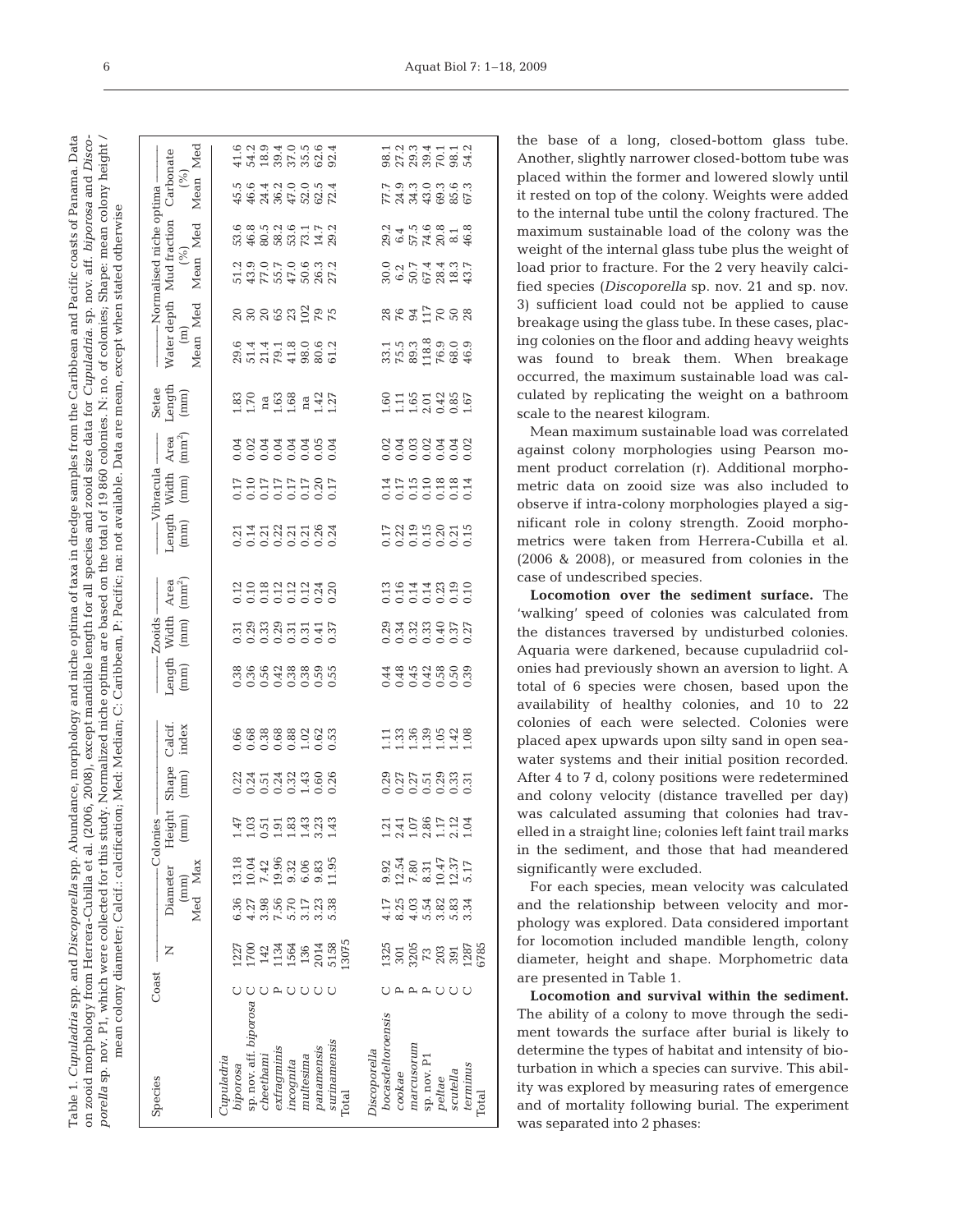Phase I was aimed to observe the abilities of different species to voluntarily emerge or survive when buried with sediment typical of in situ conditions. A layer of 2 cm of silty sand was placed on the bottom of 8 aquaria, upon which, in each aquarium, the colonies of a single species were placed apex upwards. Colonies were then buried by letting a further 2 cm of sediment slowly settle on top of the colonies, taking care not to disturb their positions (see Table 3 for species and number of colonies). Aquaria were maintained in an open seawater system for 31 d with water from the Gulf of Panama. Each day the colonies that emerged were counted and removed from the aquaria. After 31 d, all colonies that had not emerged were sieved from the sediment and checked to determine if they were alive. For each species it was therefore possible to calculate the proportion of colonies emerged (number of emerged colonies / total number of colonies) and the proportion of colony mortality among those buried (number of dead colonies / number of colonies that did not emerge). Cumulative emergence curves were also determined, based upon proportional data accounting for the total number of colonies used per species, and an index of emergence was calculated by summing the total area beneath each species' cumulative emergence curve.

Phase II tested how different sediment grain sizes affect the emergence and survival of a single species. The effect of different grain sizes on the ability of colonies to emerge and their survival during burial was assessed by repeating the burial experiment with colonies of Cupuladria exfragminis, but using coarse beach sand and sticky brown mud. A total of 30 separate colonies was used for each sediment type and the methods of burial of colonies; data collection and analysis were identical to those in Phase I.



Fig. 7. Cupuladria spp. and Discoporella spp. Realised niches determined from abundances of colonies along gradients of (A) depth, (B) calcium carbonate content in sediments and (C) mud fraction in sediments. Plots show median (vertical line), mean (dashed vertical line) (where there is only 1 line the mean and median are identical), quartiles (box boundaries), 10th and 90th percentiles (whiskers) and 5th and 95th percentiles (dots). Abundance data were normalised by number of samples (shown in histogram at top) to account for uneven sampling intensities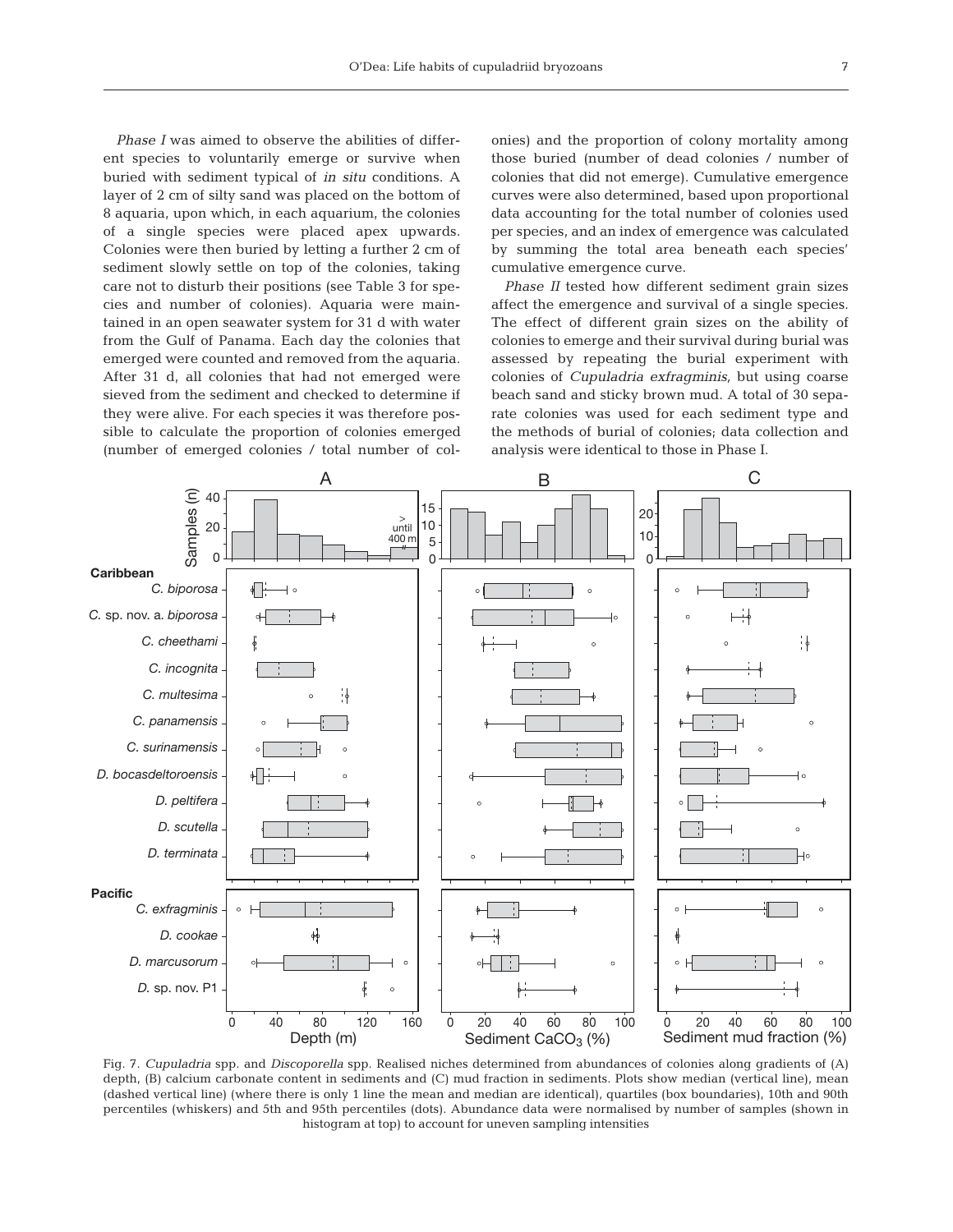# **RESULTS**

# **Habitats**

A total of 19 860 whole colonies were collected and 15 species identified from 193 dredge samples (Fig. 2; Table 1). The most abundant Caribbean species was Cupuladria surinamensis, and the most abundant Pacific species was Discoporella marcusorum. Abundance along water depth, % mud fraction and % carbonate gradients shows high inter-specific variation (Table 1, Fig. 7). No evidence for multimodal distributions was observed in any in any of the environmental measures.

Species that are more abundant in deeper waters have significantly taller and more conical-shaped colonies (Fig. 8A,B), and are more heavily calcified than shallow water species (Table A1 in Appendix 1). No relationship was observed between calcification index and  $%$  CaCO<sub>3</sub>.

Species that are more abundant in muddier regions have smaller zooids (Fig. 8C). Significant negative correlations were observed between % mud fraction and zooid width and zooid area (Table A1). No clear relationships were recorded between any environmental gradient and vibraculum size in species (Table A1). Species most abundant in muddier environments have significantly longer mandibles (Fig. 8D); mandible length was not significantly correlated with any other environmental variable (Table A1).

#### **Orientation following disturbance**

The effect of disturbance on the orientation of colonies appears to be strongly determined by morphology (Tables 2 & A2). Mean colony diameter and height were positively correlated with stability (Fig. 9A,B respectively) and diameter was correlated with recovery after burial (Fig. 9C). Wider and higher colonies are therefore more likely to maintain their upright position and wider colonies are more likely to return from an inverted to an upright position during a disturbance event. Conical colonies are more likely to passively emerge following burial (Fig. 9D), suggesting that colony shape has some functional significance in the ability of colonies to move vertically through sediment. Both colony diameter and height showed a positive, but non-signif-



Fig. 8. Cupuladria spp. and Discoporella spp. Correlations between realised niche variables and morphology; thick line is Pearson product moment correlation, thin lines are 95% confidence intervals. H/D: height/diameter. See Table A2 for coefficients and significance



Fig. 9. Cupuladria spp. and Discoporella spp. Correlations between colony morphology and indices of response to disturbance; thick line is Pearson product moment correlation, thin lines are 95% confidence intervals. H/D: height/diameter. See Table A2 for coefficients and significance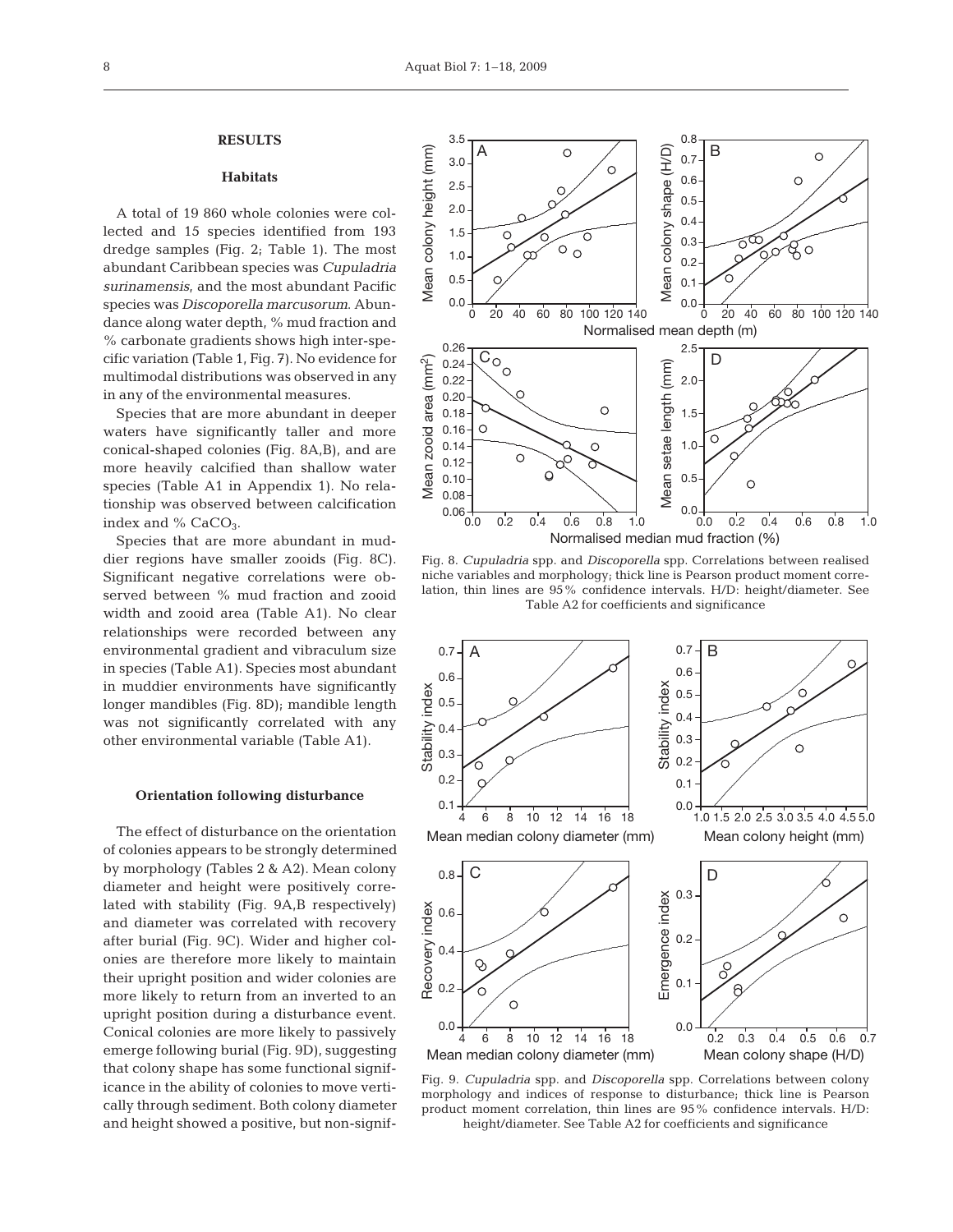| l<br>I |
|--------|
|        |

| Species                         | section)<br>(CTOSS<br>Form | Colony form                                                      |       | $-Mean colony$ — | Diameter Height Shape (H/D) index load (g)<br>— Morphometrics — |      | Calcif. Mean max | Stability | -Disturbance indices<br>Resistance<br>to burial | Recovery | Emergence |
|---------------------------------|----------------------------|------------------------------------------------------------------|-------|------------------|-----------------------------------------------------------------|------|------------------|-----------|-------------------------------------------------|----------|-----------|
| (whole colonies)<br>C. biporosa |                            | and thinly calcified<br>Fairly large, flat                       | 10.86 | 2.58             | 0.24                                                            | 0.54 | 294.7            | 0.45      | 0.75                                            | 0.61     | 0.14      |
| (fragments)<br>C. biporosa      |                            | lightly calcified. Not round<br>Flat, fragmented and             | 7.97  | 1.82             | 0.22                                                            | 0.54 | 181.2            | 0.28      | 0.68                                            | 0.39     | 0.12      |
| C. sp. nov. aff.<br>biporosa    |                            | and<br>moderately calcified<br>Small, fairly conical             | 5.64  | 1.59             | 0.27                                                            | 0.86 | 445.4            | 0.19      | 0.27                                            | 0.19     | 0.09      |
| C. sp. nov.<br>'gigante'        |                            | and moderately calcified<br>Very large, fairly conical           | 16.66 | 4.63             | 0.27                                                            | 0.96 | 577.5            | 0.64      | 0.85                                            | 0.74     | 0.08      |
| C. panamensis                   |                            | Small, highly domed, moderately<br>calcified, base not in-filled | 5.67  | 3.16             | 0.57                                                            | 0.89 | 1115             | 0.43      | 0.76                                            | 0.32     | 0.33      |
| D. sp. nov. 21                  |                            | Highly domed, very heavily<br>calcified, base in-filled          | 8.28  | 3.45             | 0.42                                                            | 3.98 | 9876             | 0.51      | 0.57                                            | 0.12     | 0.21      |
| D. sp. nov. 3                   |                            | Heavily calcified, bulbous base                                  | 5.39  | 3.37             | 0.62                                                            | 2.40 | 4867             | 0.26      | 0.31                                            | 0.34     | 0.25      |

icant, correlation with resistance to burial (Table A2), suggesting that larger colonies either do not sink as easily as smaller colonies, or are more likely to passively emerge after burial. However, as colony diameter was negatively correlated with the emergence index (Table A2), the former appears more likely.

Calcification was not significantly correlated with any of the indices of response to disturbance (Table A2), although negative correlations with indices of resistance to burial as well as recovery suggest that denser colonies may have difficulty in returning to a 'normal' position during times of disturbance.

Fragments were considerably less stable, and less able to recover their position upon disturbance (Table 2). Since colony size is correlated with stability, the poor performance of fragments may in part be due to the fact that they were smaller than whole colonies.

# **Colony strength**

The mean maximum sustainable load that colonies are able to support before breaking varied from 200 g to nearly 10 kg amongst species (Table 2). More heavily calcified colonies are more resistant to breakage, as are more conical colonies, (Table A2) although the latter relationship was not statistically significant and may be due to the fact that the most heavily calcified colonies tend to be dome-shaped (Tables 1 & 2; O'Dea et al. 2004).

#### **Locomotion over the sediment surface**

The velocity of cupuladriid colonies over the sediment surface varied considerably both within and between species (Table A3; Fig. 10A). The fastest species, Discoporella sp. nov. P1, moves at speeds of around 5 mm  $d^{-1}$ and produces the smallest colonies; the slowest species, Cupuladria sp. nov. 'gigante', produces the largest colonies. However, no significant relationship was found between colony size and speed. A very highly significant positive correlation was observed between mean mandible length and speed (Fig. 10C). Inverted colonies of C. biporosa moved only slightly slower than colonies placed in a normal position (Fig. 10A,B). Fragments of C. biporosa placed in an inverted position showed the greatest velocity (Fig. 10B), while fragments placed in an upright position did not move at all.

# **Locomotion and survival within the sediment**

Active emergence of cupuladriid colonies following burial under 2 cm of sediment was highly variable amongst species (Table 3), although in all species at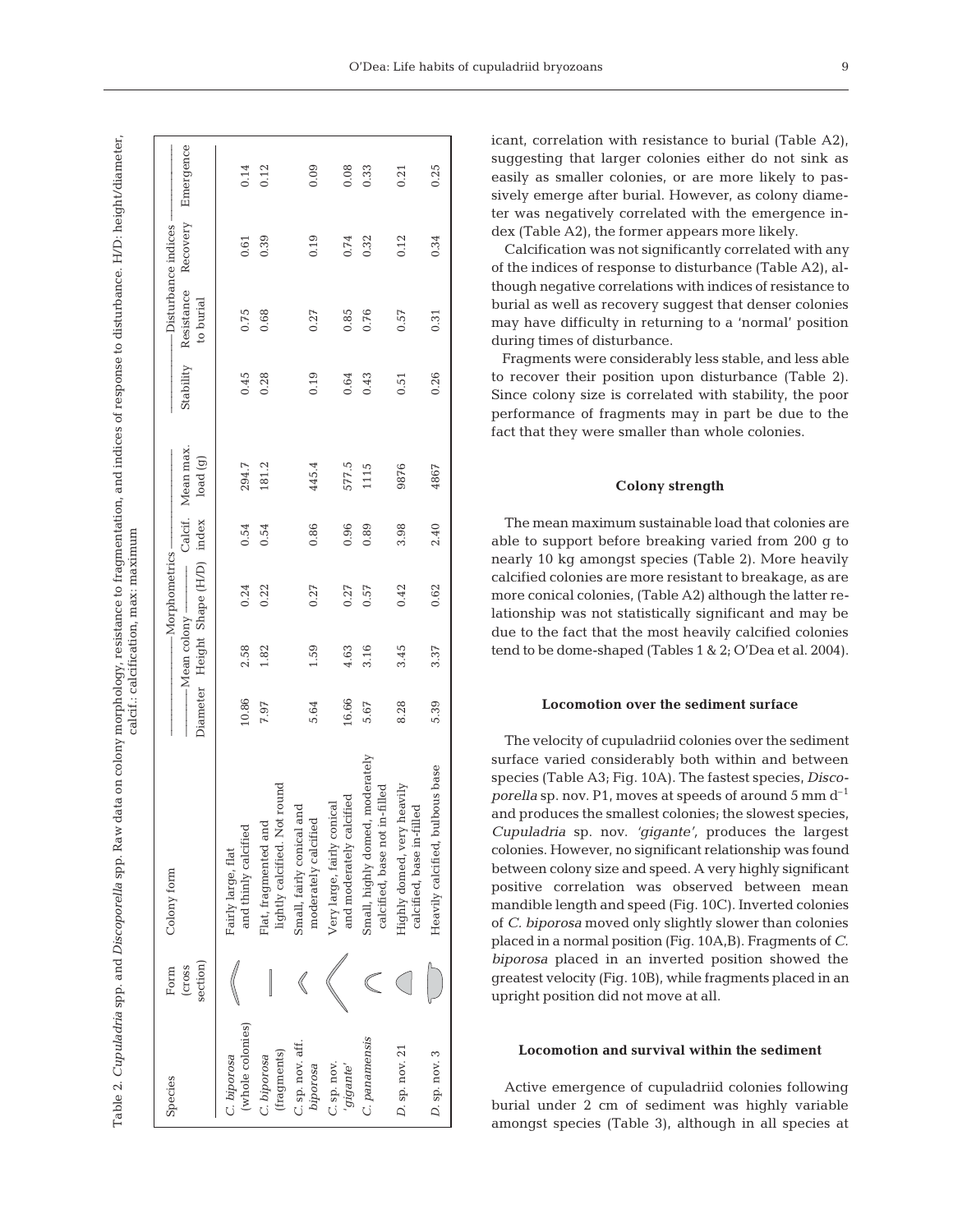

Fig. 10. Cupuladria spp. and Discoporella spp. Speed over sediment surfaces of (A) various colonies and (B) inverted colonies, fragments and inverted fragments of C. biporosa. Plots show median (horizontal line), mean (dashed horizontal line) (where there is only 1 line, the mean and median are identical), quartiles (box boundaries) and 5th and 95th percentiles (dots). (C) Correlation of mean mandible length and mean speed of movement between species; thick line is Pearson product moment correlation, thin lines are 95% confidence intervals. Note logarithmic scale for speed

least some colonies were able to emerge and most had an emergence of over 50% of the colonies after 30 to 31 d (Fig. 11). Could those species that emerge slowly better survive burial than those that emerge rapidly? A negative, but non-significant, relationship was found between the proportion of colonies that emerged and the proportion of mortality in the remaining colonies  $(r = -0.58; t = 1.727; df = 6; p = 0.135)$ . Species with longer mandibles survived burial for longer periods of time (Fig. 11C).

Sediment grain size influenced a colony's ability to emerge and survive burial (Fig. 11B). Emergence rates of Cupuladria exfragminis were highest in their native silty sand, where almost all the colonies emerged

within 2 wk, intermediate in coarse sand, but very low in mud, where only 3 of the 30 colonies emerged (Fig. 11B, Table 3).

## **Morphometrics**

Colony diameter varied 5-fold from the smallest species (Cupuladria multesima) to the largest (Cupuladria sp. nov. 'gigante'), colony shape ranged from almost flat (C. biporosa) to an isosceles profile (C. multesima), and the calcification of colonies varied from so thin that fragmentation occurs at the lightest touch (C. multesima), to so heavily calcified that it takes the weight of a



Fig. 11. Cupuladria spp. and Discoporella spp. Cumulative emergence curves for (A) various species buried in silty sand (numbers as in Table 3) and (B) C. biporosa buried in sediments of different grain sizes. (C) Correlation of mean mandible length and mortality rate following burial; thick line is Pearson product moment correlation, thin lines are 95% confidence intervals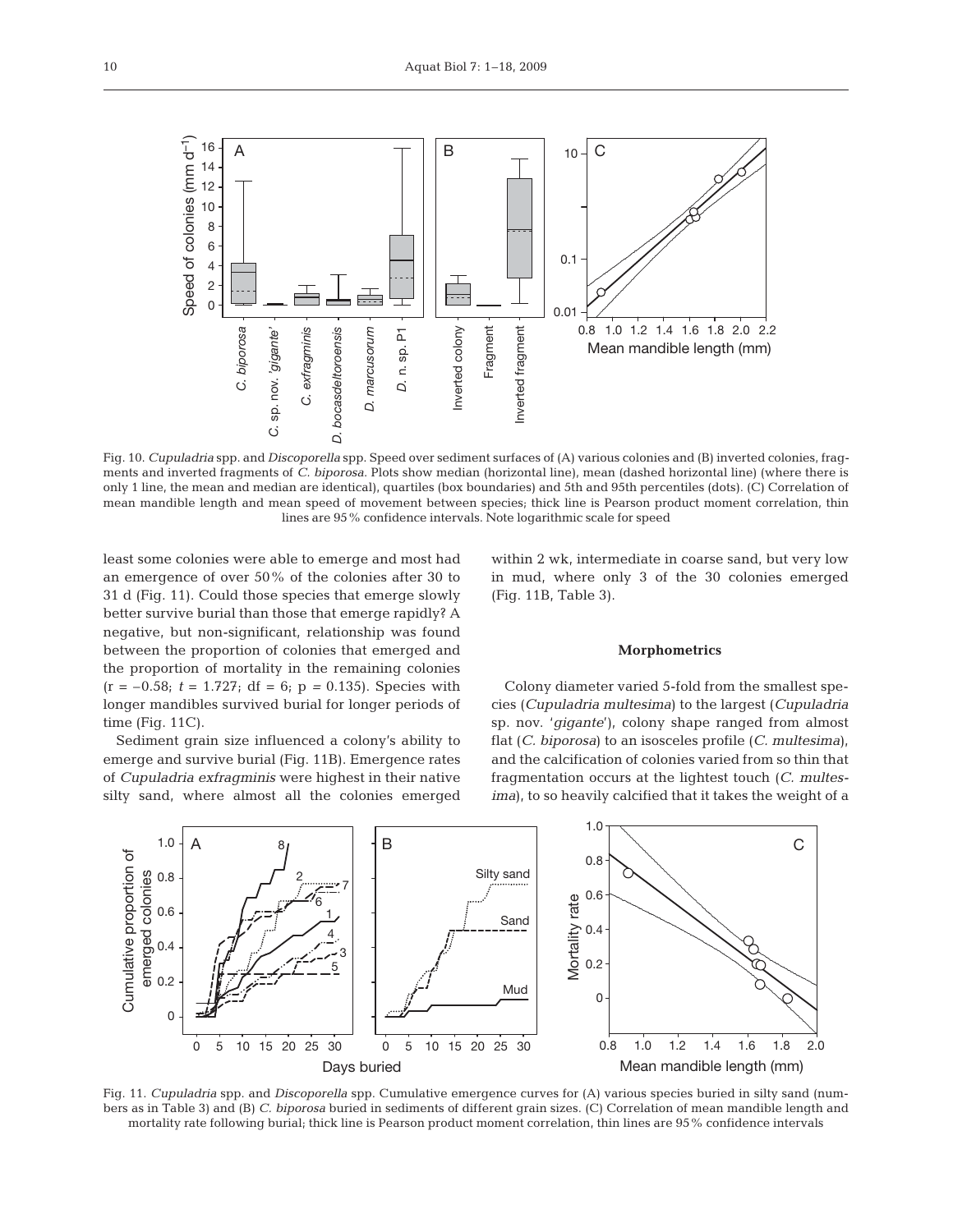| Table 3. Cupuladria spp. and Discoporella spp. Response to burial under 2 cm of      |
|--------------------------------------------------------------------------------------|
| sediment. Proportion of colonies emerged and emergence index demonstrate             |
| the ability of colonies to move through the sediment to the surface, while mor-      |
| tality (proportion) indicates the ability of colonies to live while buried for 31 d. |
| Numbers relate to cumulative curves presented in Fig. 11                             |

| Expt           | <b>Species</b>         | N   | No.<br>emerged | Proportion<br>emerged | Emergence<br>index | Mortality |
|----------------|------------------------|-----|----------------|-----------------------|--------------------|-----------|
|                | Phase I (sandy silt)   |     |                |                       |                    |           |
|                | Cupuladria             |     |                |                       |                    |           |
| 1              | biporosa               | 102 | 59             | 0.58                  | 10.37              | 0.00      |
| $\overline{2}$ | exfragminis            | 30  | 23             | 0.77                  | 14.53              | 0.29      |
| 3              | sp. nov. 'gigante'     | 53  | 20             | 0.38                  | 6.17               | 0.73      |
| $\overline{4}$ | incognita              | 47  | 21             | 0.45                  | 7.70               | 0.19      |
|                | Discoporella           |     |                |                       |                    |           |
| 5              | bocasdeltoroensis      | 8   | 2              | 0.25                  | 6.75               | 0.30      |
| 6              | marcusorum             | 18  | 13             | 0.72                  | 16.06              | 0.20      |
| 7              | terminus               | 52  | 40             | 0.77                  | 16.98              | 0.08      |
| 8              | sp. nov. P1            | 13  | 13             | 1.00                  | 21.77              | n.a.      |
|                | Phase II (C. biporosa) |     |                |                       |                    |           |
| 9              | Silty sand             | 30  | 23             | 0.77                  | 14.53              | 0.29      |
| 10             | Sand                   | 30  | 15             | 0.50                  | 11.07              | 0.13      |
| 11             | Mud                    | 30  | 3              | 0.10                  | 1.87               | 0.85      |

man to break the colony (Discoporella sp. nov. 3) (Tables 1 & 2). Zooid length and width varied 50% and a 2-fold difference in zooid area was observed among species (Table 1), although the range of zooid sizes amongst species is small, compared to Bryozoa in general (McKinney & Jackson 1989). Mandible morphology was more variable, with 4-fold differences in length among species (Table 1), as well as unmeasured differences in thickness and shape (Fig. 4).

#### **DISCUSSION**

#### **Habitats and realised niches**

Niches of species are traditionally compared using their 'N-dimensional hypervolumes' (Hutchinson 1957, 1965), calculated as the range in which a species exists along a set of environmental or ecological gradients. This approach is useful to assess occupied niches across widely heterogeneous or highly delineated habitats, but soft sediments tend to be more gradational, and the hypervolumes of cupuladriids overlapped considerably. Using abundances instead of occurrences converts hypervolumes into distributions along environmental gradients (O'Connor et al. 1975). The means, medians and quartiles of abundances along sediment and water depth gradients demonstrate that even in the seemingly homogenous habitat of soft shelf sediments, cupuladriids have distinct realised niches (Fig. 7). I use this approach to explore the adaptive significance of form, but it can also help separate cryptic species. Cupuladria biporosa, for example, is abundant in very shallow waters, while its morphologically similar cousin Cupuladria sp. nov. aff. biporosa has a distinctly deeper distribution (Fig. 7A). C. cheethami, Discoporella bocadeltoroensis and D. terminata parallel the very shallow depth distribution of C. biporosa, while the abundant C. surinamensis and the less common C. incognita occur in abundance at moderate water depths (Fig. 7A). In deeper Caribbean waters C. multesima, C. panamensis, D. peltifera and D. scutella are found in abundance (Fig. 7A). Cadée (1975) found C. biporosa in abundance on the Guyana Shelf in slightly deeper waters than found in this study, possibly because high terreginous inputs and fluctuations in salinity in the shallow waters shift species towards deeper water (Cadée 1975).

Species also separate along  $CaCO<sub>3</sub>$  and mud gradients (Fig. 7B,C). The most striking pattern is that species tend to be abundant either in low carbonate and high mud environments, or high carbonate and low mud environments. This relationship is likely due to the negative relationship between mud and  $CaCO<sub>3</sub>$ , where high carbonate values normally originate from reefs, while reefs tend not be so structurally developed in areas of high silt input (D'Croz & Robertson 1997, D'Croz et al. 2005). Low carbonate/high mud species include Cupuladria biporosa, Cupuladria sp. nov. aff. biporosa and C. cheethami, all of which are dominant in shallow waters. In Panama, these species tend to form large populations in coastal waters that are open to the ocean and influenced by terrestrial runoff, as they do in Guayana (Cadée 1975). Conversely, the other shallow water species, Discoporella terminus, is most abundant in high carbonate regions and associated with soft bottom habitats close to reefs. In addition to D. terminus the other high carbonate/low mud species are C. panamensis, C. surinamensis, D. bocasdeltoroensis, D. peltifera and D. scutella. Some occur in shallow and others in deeper waters, suggesting that a complex set of factors determine their realised niches.

Niche breadths are narrow and often exclusive in the Caribbean, but not in the Pacific. Interspecific competition should be lower in the Pacific because of reduced diversity (Dick et al. 2003, O'Dea et al. 2004, Herrera-Cubilla et al. 2006, 2008; Fig. 7) and the narrow niche breadths of the Caribbean may represent niche differentiation (Armstrong & McGehee 1980) acting through spatial partitioning, which may not be as strong in the Pacific.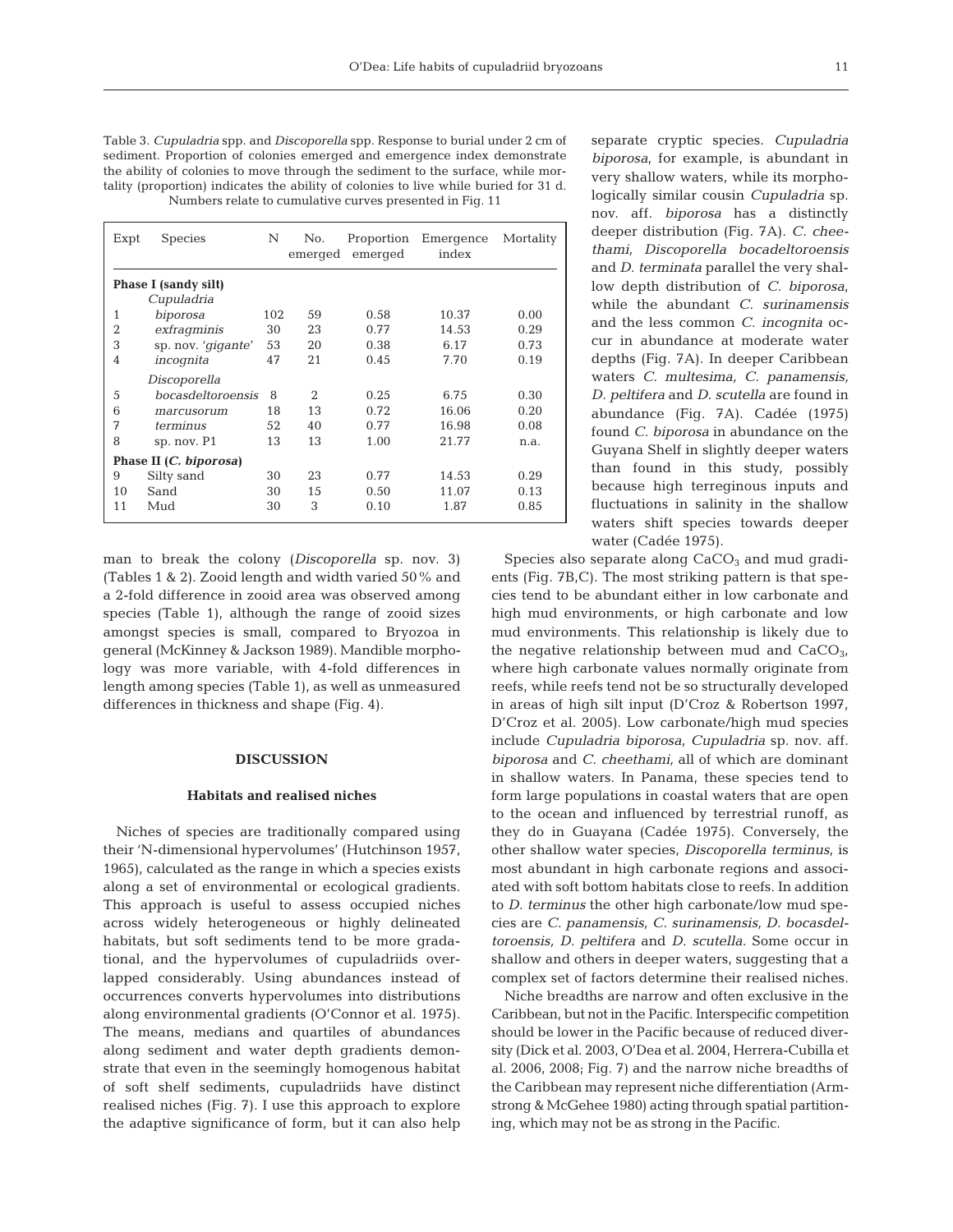Representative species of the genera, Cupuladria and Discoporella, have equally wide realised niches, demonstrating that no obvious niche separation exists between the 2 genera. Equally wide ranges in zooid and colony morphologies (Table 1) and rates of clonal propagation (O'Dea et al. 2008) signify overlapping habitats, modes of life, reproductive strategies and feeding ecologies, suggesting that both genera have undergone similar evolutionary processes.

## **Hazards of sedimentation and epibiotics**

All bryozoans filter-feed with lophophores that need to extend away from the colony to create extraction and expellant currents (Okamura et al. 2001, Pratt 2004). Life on soft sediments therefore leads to 2 hazards that cupuladriids must overcome; smothering by sedimentation and epibiotic growth. The latter is particularly important, given that in soft sediment environments, cupuladriid colonies represent a scarce supply of hard substrate upon which epibiota may settle.

Storms on land greatly increase sedimentation rates to the benthos, often burying benthic organisms (Parsons-Hubbard et al. 1999), and even during times of clement weather, fine sediment and detritus will settle on the surface of epibenthic organisms. Encrusting bryozoans evade the problem by utilising protected habitats such as the under-surface of stones or corals, or surfaces where currents remove sediment, such as algal fronds (Jackson 1979, McKinney & Jackson 1989), while erect growth is intrinsically better suited to the shedding of sediment with vertical rather than horizontally arranged frontal walls. Cupuladriids actively dislodge settling sediment with their mandibles (Busk 1859, Marcus & Marcus 1962, Lagaaij 1963, Cook 1968, Cadée 1975, Winston 1988) and this may be why cupuladriids are able to thrive in low energy environments that are almost devoid of other epibenthic filter feeders. Sediments with high mud content typically reflect lower turbulence (Ferguson & Church 2006) and cupuladriids with longer mandibles are more abundant in muddier sediments (Fig. 8D), strengthening the hypothesis that the active shedding of sediment is an important function of vibracula mandibles.

Colony shape may passively influence the amount of sediment that settles on the surface of a colony, because more highly domed colonies should find it easier to dislodge deposited sediment compared to flatter colonies. The inference therefore is that there is selection for domed colonies in areas of high sediment deposition, but this idea is weakened by the lack of any correlation between % mud fraction and colony shape amongst species (Table A1). However, sedimentation rate is difficult to estimate from the environmental data collected, and % mud is almost certainly not an accurate indicator of sedimentation. Highly domed species are more abundant in deeper waters (Fig. 8B), and although it is unlikely that sedimentation rates increase with water depth, sediments in deeper waters are generally finer.

Larvae and spores of epibiota are more problematic than sediment for free-living bryozoans. Colonies are often fouled by a variety of macroorganisms including hydroids, solitary corals, ascidians and other bryozoans, and microorganisms such as diatoms, algae and foraminifera (Winston 1988). Winston (1988) observed moulting of the cuticular frontal surface of zooids in Cupuladria doma, leading to the efficient sloughing off of fouling organisms. This presumably costly practice, apparently unique to the cupuladriids, demonstrates the importance of restricting epibiotic growth for survival. Areas of zooid mortality in a colony are often very heavily encrusted by larger fouling organisms, strongly suggesting that larvae of other encrusting species are deterred by mandibles or chemical methods in active regions of the colony (Dyrynda 1985). Mandibles may be stimulated to move when an animal larvae or algal spore attempts to settle, as mandibles flick violently if the colony surface is stimulated with a fine hair. If mandibles are unable to defend the entire colony from a settling organism, as can easily be imagined given their single plane of movement, the principle role of the mandible may be to disrupt the growth of already-settled organisms, preventing them from smothering the colony surface, which would impede the extension of lophophores (Winston 1988) and reduce oxygen diffusion to underlying zooids.

Cook (1963) thought that the principal function of vibracula mandibles in the Cupuladriidae was to clean the colony surface of sediment, and data presented here support this hypothesis (see above). However, allowing a larva or a spore to settle has the potential to be considerably more detrimental to the colony than allowing a similarly-sized grain of sand or detritus to fall on the colony surface. Therefore, the main role of the cupuladriid mandible is considered to be the prevention and/or removal of epibiotic growth. This conclusion is supported by the fact that mandibles in other bryozoans play defensive roles (Winston 1984, 1986, 1991), and maintaining an epibiont-free colony surface must be of considerable importance in bryozoans, given that lophophores are sometimes distracted from feeding to clean the colony surface (Shunatova & Ostrovsky 2001, 2002).

#### **Disturbance and colony dynamics**

Free-living bryozoans may be disturbed by submarine currents (McCall 1978, Grant 1983) and the bio-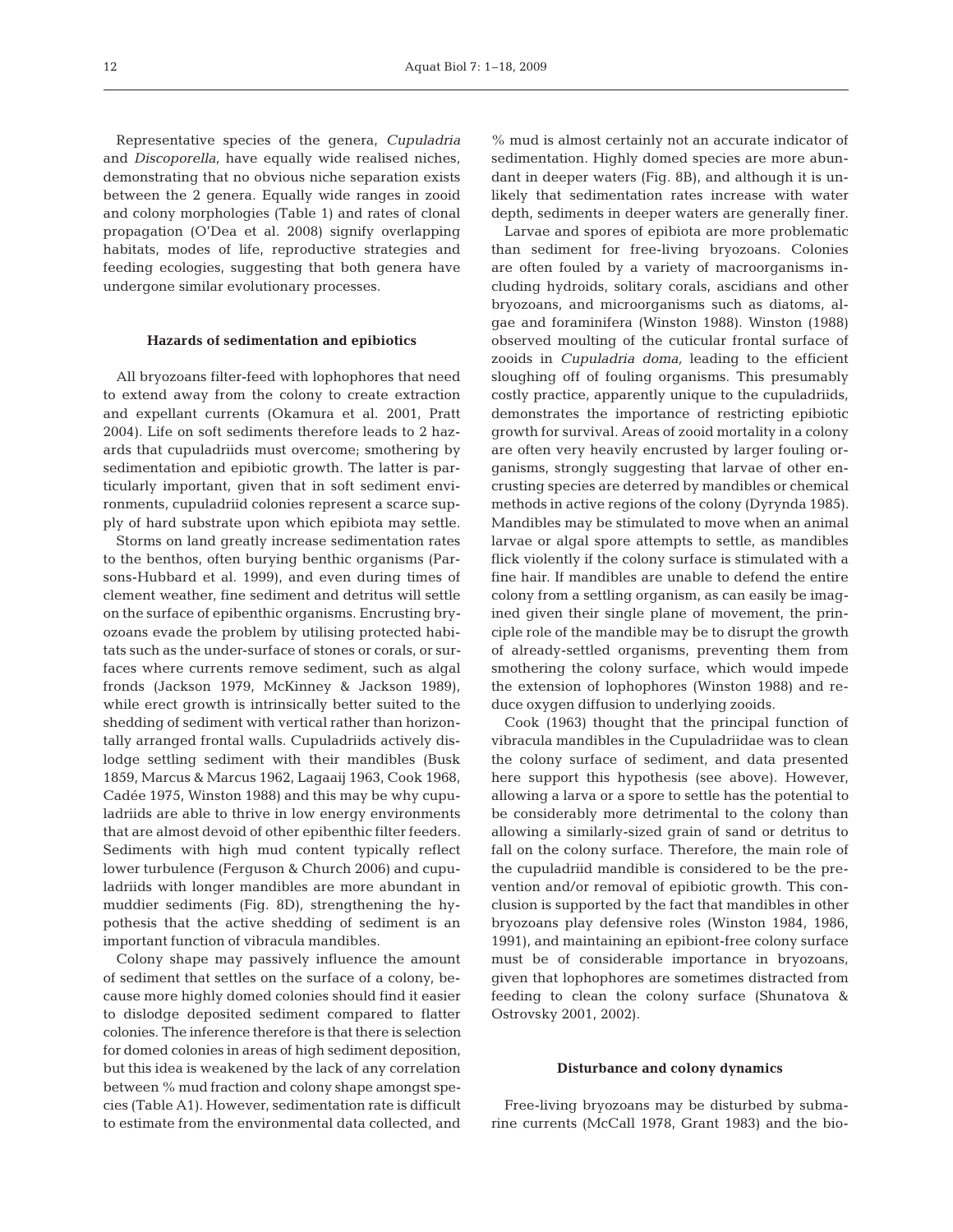turbation of sediments by larger benthic organisms such as polychaetes, molluscs, crustaceans and large demersal fish (Thayer 1983). The prevalence and strength of disturbance events is therefore related to myriad factors of the sedimentary and biological environment and difficult to measure. There is little evidence on which to construct hypotheses about the probable impact on cupuladriid communities or relative importance of bioturbation among habitats. For example, current-induced disturbance normally decreases with increasing water depth, while the abundance of demersal elasmobranchii, which are significant disturbers of the benthos, often increases with water depth on continental shelves (Navia et al. 2007). Despite these unknowns, this study suggests that cupuladriid species have several morphological adaptations that either prevent overturning, or assist colonies that have been overturned or buried to return to a normal position. These hypothesised adaptations can be categorised as either passive or active and shall be dealt with separately.

#### **Passive adaptations**

Large colonies are more stable than small colonies, which are easily flipped over because the basal area increases exponentially with diameter (following  $\pi r^2$ ), while the area affected by leeward currents only increases linearly with diameter, following  $(r^2 \times h)/2$  for a cone. Smaller colonies are therefore less stable during disturbance because the ratio of current-exposed colony surface to basal area is higher. Winston (1988) came to a similar conclusion after observing how flat and domed colonies behaved in flumes.

Mandible length is significantly longer in species with less wide colonies ( $r = -0.85$ ;  $t = -3.227$ ; df = 4;  $p < 0.05$ ), suggesting that smaller species use long mandibles to increase their effective basal area and thus counteract the increased likelihood of being overturned. Mandibles of the small colonies of Discoporella sp. nov. P1 effectively triples the area of sediment the colony is in contact with from around 20 to 60  $mm<sup>2</sup>$ (see morphometric data in Table 1).

Another passive morphological adaptation is that more domed-shaped colonies are better able to move up through agitated sediment following burial, compared to flatter colonies (Fig. 9D), presumably because of decreased dynamic resistance. In active emergence experiments, conical colonies had significantly higher emergence indices than flatter colonies  $(r = 0.682)$ ;  $t = 2.798$ ; df = 9; p < 0.05) and wider colonies had significantly lower emergence indices than small colonies  $(r = -0.613; t = -2.328; df = 9; p < 0.05)$ . Likewise, Ostrovsky et al. (2009) considered the ubiquitous trend from external to internal brooding observed in the evolutionary history of several unrelated free-living clades to represent an adaptation to decrease dynamic resistance caused by protruding ovicells. If colonies are frequently required to emerge from burial, reducing dynamic resistance is important in the evolution of motile free-living bryozoans.

#### **Active adaptations**

Burial experiments demonstrate that long mandibles are helpful for emergence. How lengthy mandibles improve a colony's ability to emerge is, however, not entirely clear. Longer mandibles appear to be more flexible, and species with long mandibles paradoxically have significantly smaller vibracula zooids (mean zooid area vs. mean mandible length;  $r = -0.53$ ;  $t = 2.16$ ;  $df = 12$ ;  $p < 0.05$ ), suggesting that they also possess smaller adductor muscles powering the mandibles. Therefore, perhaps strength is not as important as the ability to create leverage, which longer mandibles should produce better, or alternatively more flexible mandibles may be easier to extrect if trapped by sediment.

It is more likely, however, that different mandible types have distinct functions. Long thin mandibles may be better suited to moving the colony through and over sediment, while short and thick mandibles may be built robustly to assist in the disruption of epibionts and may not be particularly functional for locomotion. Cupuladria sp. nov. 'gigante' has very large colonies yet very short mandibles; colonies are hardly able to move across the sediment surface (Table A3), they are inadequate at both active and passive emergence (Tables 2 & 3) and the species has the shortest, stiffest mandibles that do not curve downwards at the colony's margin, as is the case in many other species (Fig. 4). Cupuladria sp. nov. 'gigante' inhabits very shallow and clear waters where algal epibionts are likely to be much more of a problem than for species that inhabit deeper and muddier waters. Additionally, when deepwater species with long mandibles are kept in aquaria exposed to daylight, their mandibles quickly become encased in a mass of diatoms and other algae, something not observed in the shorter mandibles of shallowwater species.

#### **Surviving burial**

Mortality amongst buried colonies varied considerably amongst species. Only 27% of Cupuladria sp. nov. 'gigante' colonies survived burial, while all colonies of C. biporosa survived. Species with smaller zooids tend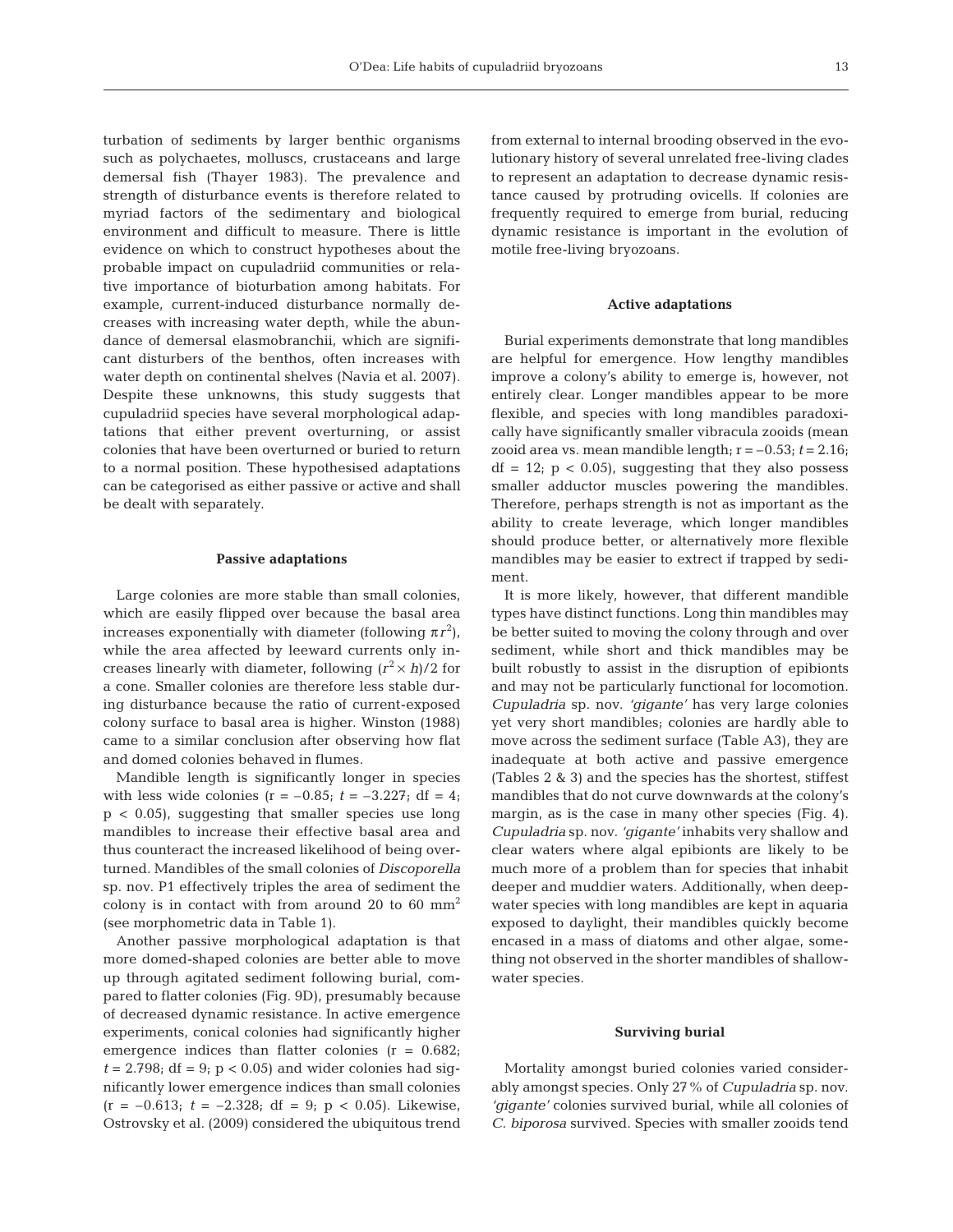to survive longer than species with larger zooids (mean zooid area vs. proportion of mortality;  $r = 0.91$ ;  $t = 4.91$ ;  $df = 5$ ;  $p \lt 0.01$ ). Given the allometric scaling of metabolic rate with size (Hemmingsen 1960, Schmidt-Nielsen 1984), small body size is advantageous to benthic organisms completely buried by sediment, because of the increased advantage of a high surfacearea-to-volume ratio in a situation where oxygen is likely to be limited (Hinchey et al. 2006). How this process translates to colonial rather than solitary organisms, however, remains unexplored. Nonetheless, asphyxiation is the likely cause of cupuladriid mortality during burial. Survival was highest in increasingly porous sediments (fine black mud, silt, coarse sand), probably due to the lower levels of hypoxia. Lengthy mandibles may therefore help survive burial by increasing water agitation and thus reducing hypoxia.

#### **Adaptive controls on morphology**

Rate and type of clonal reproduction in cupuladriids is controlled by morphology (O'Dea et al. 2004, 2008), whilst the present study reveals how morphology correlates with life habit, behaviour and realised niche habitats. Which processes have been most important in driving morphological evolution of the free-living form?

Level of calcification of colonies was not correlated to any abiotic or biotic factor or mode of life feature measured in this study. Heavily calcified colonies are, however, much less susceptible to fragmentation (Table A2), and they clone less frequently (O'Dea et al. 2004). Consequently, differing levels of calcification most likely represent adaptations to different life history strategies, although the role of predation remains to be studied. Colony size greatly influences a colony's ability to effectively cope with disturbance, but colony size is also a function of life history, because regular cloning requires quasi-indeterminate growth, which should lead to the production of larger maximum colony sizes (as long as the process of fragmentation requires chance events). Colony shape shows a weak relationship with life history (O'Dea et al. 2004) whilst data presented here demonstrate that colony shape is particularly important in colony dynamics upon and within the sediment.

The development of vibracula mandibles was undoubtedly an important step in the evolutionary history of all mobile free-living bryozoa. Data presented here demonstrate that mandible morphology strongly influences a species' ability to inhabit different sea floor environments. All free-living bryozoans before the late Cretaceous were sessile (McKinney & Jackson 1989) and their diversity on the whole was in decline through the Palaeozoic (Jackson & McKinney 1990). Immobile free-living forms were still dominant at the end of the Cretaceous, but mobile forms soon replaced them (Jackson & McKinney 1990), a process paralleled by similar evolutionary innovations in the free-living corals (Gill & Coates 1977). The nearly synchronous appearance of mobility among unrelated cheilostome bryozoan groups and scleractinian corals suggests a common root cause. Jackson & McKinney (1990) proposed that the driver was biotic, such as increased predation or bioturbation. There is no evidence that cupuladriids actively avoid predation. Colonies could feasibly tolerate semi-burial in order to escape predation and then emerge for feeding, but this is unlikely given that often feeding is restricted to zooids at the colony's margin, while central zooids frequently die; shallow submersion in sediment would bury marginal but not central zooids. Moreover, of the thousands of colonies observed in culture during this study, not one was seen to burrow.

Both infaunal life and the intensity of predation on other organisms has increased through both the Mesozoic and Cenozoic (Erwin 2008) and may well have been critical to the evolution of the free-living mode of life as sediments became more bioturbated through time. Indeed, there appears to be good temporal correlation between a hypothesised sharp increase in bioturbation at the end of the Mesozoic—as bottom waters became cooler and more oxygenated (MacLeod 1994)—and the evolution of the mobile free-living form, although this hypothesis requires further study.

# **Locomotion**

Cupuladriids move slowly over the sediment surface (Marcus & Marcus 1962, Cook 1963, Greeley 1967). None of the 'sophisticated' movements observed in the free-living Lunulitiids (Selenaria), whose colonies prop themselves high above the sediment surface, climb over objects, and right themselves if overturned (Cook & Chimonides 1978, Chimonides & Cook 1981) were noted in the present study. Perhaps, therefore, locomotion in cupuladriids is an unavoidable result of active mandibles performing other duties such as grooming.

Long mandibles do nonetheless increase colony speed, probably because of better leverage; mandibles also curve downwards towards the sediment suggesting deliberate mobility, although the need to rise above the surface to escape smothering may be a more obvious explanation. Colonies also show strong evidence of directional movement, as expected if movement is functional.

This leads to the conundrum of how buried colonies determine direction. They are clearly able to do so,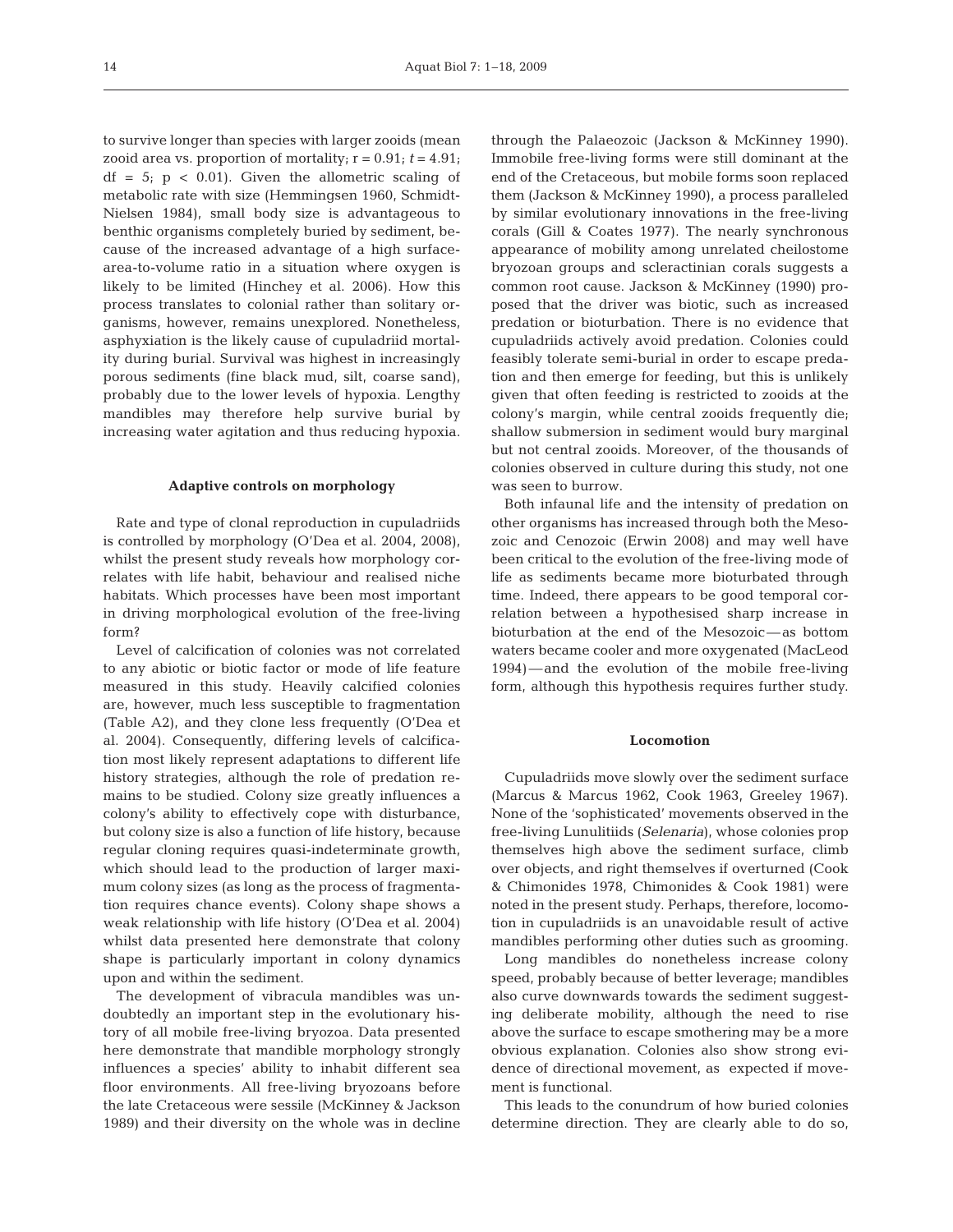because colonies buried upside down emerged right side up during this study (e.g. Fig. 1B) and no colonies were found at significantly deeper levels than those at which they were originally buried. Differential light levels might be used as cue, but cupuladriids, unlike the Selenaria, which move towards light (Cook & Chimonides 1978), showed a strong aversion to light, moving away from both incandescent and solar light. No adult bryozoan is known to possess dedicated light sensitive organs, but sensitivity to light has been observed in free-living bryozoans (Berry & Hayward 1984).

Speed of locomotion in cupuladriids is almost certainly too slow to be useful in escaping predation, and cupuladriids were not observed to burrow or hide in burrows, both common tactics to evade predation in motile epibenthic animals living on soft sediments (Thiel 1997).

# **Colony mobility as an agent of dispersal**

Using the speeds measured in aquaria, and assuming an average colony age of 3 yr (O'Dea & Jackson 2002), a colony could theoretically travel approximately 2 m in its lifetime (mean of all species) and a maximum of around 5 m (fastest species, Discoporella sp. nov. P1). Colony mobility is therefore not a realistic vector for dispersal. In contrast, Selenaria can progress at up to  $1 \text{ m h}^{-1}$  (Cook & Chimonides 1978, Chimonides & Cook 1981) and hence >25 km in 3 years.

All cupuladriid larvae are assumed to be lecithotrophic, larval life lasting 3 to 5 d (Cook & Chimonides 1983) or less (Winston 1988), suggesting limited scope for larval dispersal (Cook & Chimonides 1994). Disturbance or ingestion, transport and subsequent excretion (O'Dea et al. 2008) may be more important in dispersal. Palmer (1988) for example, found that the transport of meiofauna (e.g. benthic copepods, foraminiferans, nematodes) was doubled due to activities of fishes.

There is some evidence to suggest that species that propagate mostly sexually have more limited distributions than those that propagate clonally (O'Dea et al. 2004). Cupuladria exfragminis, for example, is a widely distributed species in the tropical eastern Pacific (O'Dea et al. 2004, Herrera-Cubilla et al. 2006) and propagates almost entirely asexually. If this species is very old, and individuals of populations have remained genetically homogenous for some time because of high rates of cloning, even slow and inefficient dispersal resulting from mobility and disturbance may be sufficient to explain its wide present-day distribution. Species that propagate mostly sexually should therefore be relatively limited in distribution because generation turnover is much faster and both phyletic evolution and speciation events should occur more frequently (Cheetham et al. 2001). The analysis of cupuladriid populations at the molecular level, combined with improved knowledge on distributions of fossil and modern day taxa, should make it possible to confirm this hypothesis.

#### **CONCLUSIONS**

Epibenthic life on soft-sediments is hazardous because of the high risks of smothering, disturbance and burial, and heavy pressure from fouling organisms and predators. The successful exploitation of this habitat by several bryozoan groups resulted from a variety of functional and behavioural traits that are unique to the free-living bryozoans.

Maintaining stability on the soft-sediment sea floor has been an important vector in the evolution of the free-living form. The most important adaptations include: (1) increasing colony stability, so that colonies are less likely to be overturned and buried, by increasing the ratio of basal area to colony height either with wider colonies or longer mandibles; (2) enhancing a colony's ability to emerge following burial, by increasing colony conicity and immersing protruding ovicells; (3) developing efficient methods of emergence following burial, with long mandibles used as digging apparatus. In all mobile free-living groups, vibracular mandibles were present in colonies of their erect or encrusting ancestors, in which their function was probably defensive. Defence from settling epibionts remains important in shallow water species, whilst the digging role of mandibles has been critical to the survival of epibenthic filter feeders that have evolved in increasingly bioturbated environments.

Therefore, both the form and habit of mobile freeliving bryozoans have been likely shaped by life on unstable sediments, where disturbance and burial are considerable threats. The shift from sessile free-living to mobile free-living bryozoans from the Mesozoic to the Cenozoic is likely to have been driven by a shift in the intensity or type of disturbance, probably by increasing intensity and/or changes in the nature of bioturbation.

Acknowledgements. J. B. C. Jackson was instrumental in the conception of this study and F. Rodríguez helped in myriad ways with its implementation. B. DeGracia and Y. DelValle sorted thousands of bryozoan colonies. Collections were made by many, including M. Dick, H. Fortunato, A. Herrera, J. Jara, M. Pacheco, L. Ramalho, T. Smith and the crew of RV 'Urraca'. W. Green and S. Punyasena helped with statistical analyses. J. Ceballos helped produce the scanning electron micrographs. The manuscript benefited greatly from discussion and comments from A. N. Ostrovsky, S. Jagadeeshan, B.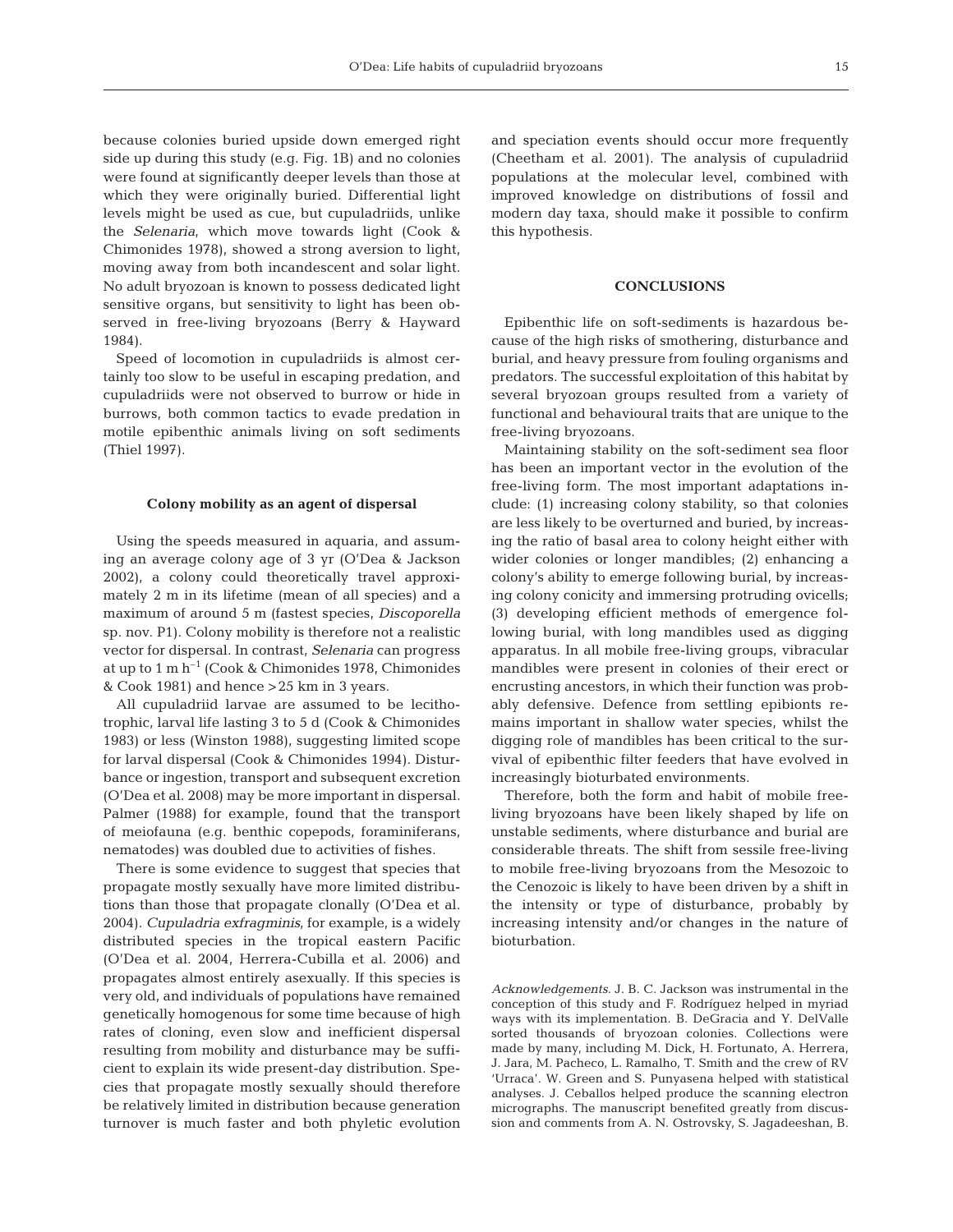➤

like to thank the Republic of Panama and the Kuna Nation for permission to collect. Financial support was provided by the Tupper fellowship program at the Smithsonian Tropical Research Institute, National Science Foundation grant (EAR03-45471), SENACYT and a National Geographic Exploration Grant.

#### LITERATURE CITED

- ▶ Armstrong RA, McGehee R (1980) Competitive exclusion. Am Nat 115:151–170
	- Baluk W, Radwanski A (1977) The colony regeneration and life habitat of free-living bryozoans, Cupuladria canariensis (Busk) and C. haidingeri (Reuss) from the Korytnica Clays (Middle Miocene): Holy Cross Mountains, Poland. Acta Geol Pol 27:143–156
- ▶ Berry MS, Hayward PJ (1984) Nervous and behavioural responses to light in colonies of the free-living bryozoan, Selenaria maculata (Busk). Cell Mol Life Sci 40:108–110 Busk G (1859) A monograph of the fossil Polyzoa of the Crag. Palaeontograph Soc Monogr Lond
- ▶ Cadée GC (1975) Lunulitiform bryozoa from the Guyana shelf. Neth J Sea Res 9:320–343
- ▶ Cheetham AH, Jackson JBC, Sanner J (2001) Evolutionary significance of sexual and asexual modes of propagation in Neogene species of the bryozoan Metrarabdotos in tropical America. J Paleontol 75:564–577
	- Chimonides PJ, Cook PL (1981) Observations on living colonies of Selenaria (Bryozoa, Cheilostomata). II. Cah Biol Mar 22:207–219
	- Cook PL (1963) Observations on live lunulitiform zoaria of Polyzoa. Cah Biol Mar 4:407–413
	- Cook PL (1965) Notes on the Cupuladriidae (Polyzoa, Anasca). Bull Br Mus (Nat Hist) Zool 13:151–187
	- Cook PL (1968) Bryozoa (Polyzoa) from the coasts of tropical west Africa. Atl Rep 10:115–262
	- Cook PL, Chimonides PJ (1978) Observations on living colonies of Selenaria (Bryozoa, Cheilostomata) I. Cah Biol Mar 19:147–158
	- Cook PL, Chimonides PJ (1983) A short history of the lunulite Bryozoa. Bull Mar Sci 33:566–581
- ▶ Cook PL, Chimonides PJ (1994) Notes on the family Cupu- ▶ Huey RB, Carlson M, Crozier L, Frazier M and others (2002) ladriidae (Bryozoa), and on *Cupuladria remota* sp. n. from the Marquesas Islands. Zool Scr 23:251–268
	- D'Croz L, Del Rosario JB, Góndola P (2005) The effect of fresh water runoff on the distribution of dissolved inorganic nutrients and plankton in the Bocas del Toro Archipelago, Caribbean Panama. Caribb J Sci 41:414–429
	- Dartevelle E (1932) Contribution a l'etude des Bryozoaires fossiles de l'Eocene de la Belgique. Ann Soc R Zool Belg LXIII:70–72
	- D'Croz L, Robertson DR (1997) Coastal oceanographic conditions affecting coral reefs on both sides of the Isthmus of Panama. Proc 8th Int Coral Reef Symp 2:2053–2058
- ▶ Dick MH, Herrera Cubilla A, Jackson JBC (2003) Molecular phylogeny and phylogeography of free-living Bryozoa (Cupuladriidae) from both sides of the Isthmus of Panama. Mol Phylogenet Evol 27:355–371
- ▶ Driscoll EG, Gibson JW, Mitchell SW (1971) Larval selection of substrate by the Bryozoa Discoporella and Cupuladria. Hydrobiologia 37:347–359
	- Dyrynda PEJ (1985) Functional allelochemistry in temperate waters: chemical defences of bryozoans. In: Nielsen C, Larwood GP (eds) Bryozoa: Ordovician to Recent. Olsen & Olsen, Fredensborg, p 95–100
- Okamura, P. D. Taylor and 3 anonymous reviewers. I would ► Erwin DH (2008) Macroevolution of ecosystem engineering, niche construction and diversity. Trends Ecol Evol 23: 304–310
	- Ferguson RI, Church M (2004) A simple universal equation for grain settling velocity. J Sediment Res 74:933–937
	- ▶ Gill GA, Coates AG (1977) Mobility, growth patterns and substrate in some fossil and recent corals. Lethaia 10:119–134
	- ► Grant J (1983) The relative magnitude of biological and physical sediment reworking in an intertidal community. J Mar Res 41:673–689
	- ▶ Greeley R (1967) Natural orientation of lunulitiform bryozoans. Geol Soc Am Bull 78:1179–1182
		- Hageman SJ, Bock PE, Bone Y, McGowran B (1998) Bryozoan growth habits: classification and analysis. J Paleontol 72:418–436
		- Håkansson E, Thomsen E (2001). Asexual propagation in cheilostome Bryozoa: evolutionary trends in a major group of colonial animals. In: Jackson JBC, Lidgard S, McKinney FK (eds) Evolutionary patterns: growth, form and tempo in the fossil record. University of Chicago Press, Chicago, IL, p 326–347
		- Håkansson E, Voigt E (1996) New free-living bryozoans from the northwest European Chalk. Bull Geol Soc Den 42: 187–207
		- Hemmingsen AM (1960) Energy metabolism as related to body size and respiratory surfaces and its evolution. Rep Steno Memorial Hosp Nord Insulin Lab 4:1–110
	- ▶ Herrera-Cubilla A, Dick MH, Sanner J, Jackson JBC (2006) Neogene Cupuladriidae of tropical America. I. Taxonomy of recent Cupuladria from opposite sides of the Isthmus of Panama. J Paleontol 80:245–263
	- ▶ Herrera-Cubilla A, Dick MH, Sanner J, Jackson JBC (2008) Neogene Cupuladriidae of tropical America. II. Taxonomy of recent Discoporella from opposite sides of the Isthmus of Panama. J Paleontol 82:279–298
	- ▶ Hinchey EK, Schaffner SC, Hoar CC, Vogt BW, Batte LP (2006) Responses of estuarine benthic invertebrates to sediment burial: the importance of mobility and adaptation. Hydrobiologia 556:85–98
	- ▶ Hoare K, Hughes RN, Goldson AJ (1999) Molecular genetic evidence for the prevalence of outcrossing in the hermaphroditic brooding bryozoan Celleporella hyalina. Mar Ecol Prog Ser 188:73–79
	- Plants versus animals: Do they deal with stress in different ways? Integr Comp Biol 42:415–423
	- Hutchinson GE (1965) The niche: an abstractly inhabited hypervolume. In: Hutchinson GE (ed) The ecological theatre and the evolutionary play. Yale University Press, New Haven, CT, p 26–78
	- Hutchinson GE (1957) Concluding remarks. Cold Spring Harb Symp Quant Biol 22:415–427
	- Jackson JBC (1979) Morphological strategies of sessile animals. In: Larwood G, Rosen BR (eds) Biology and systematics of colonial organisms. Academic Press, London, p 499–555
	- Jackson JBC, McKinney FK (1990) Ecological processes and progressive macroevolution of marine clonal benthos. In: Ross RM, Allman WD (eds) Causes of evolution, a paleontological perspective. University of Chicago Press, Chicago, IL, p 173–209
	- ▶ Keough MJ, Chernoff H (1987) Dispersal and population variation in the bryozoan Bugula neritina. Ecology 68:199–210 Lagaaij R (1963) Cupuladria canariensis (Busk)—portrait of a bryozoan. Palaeontology 6:172–217
	- ▶ MacLeod KG (1994) Bioturbation, inoceramid extinction, and mid-Maastrichtian ecological change. Geology 22:139–142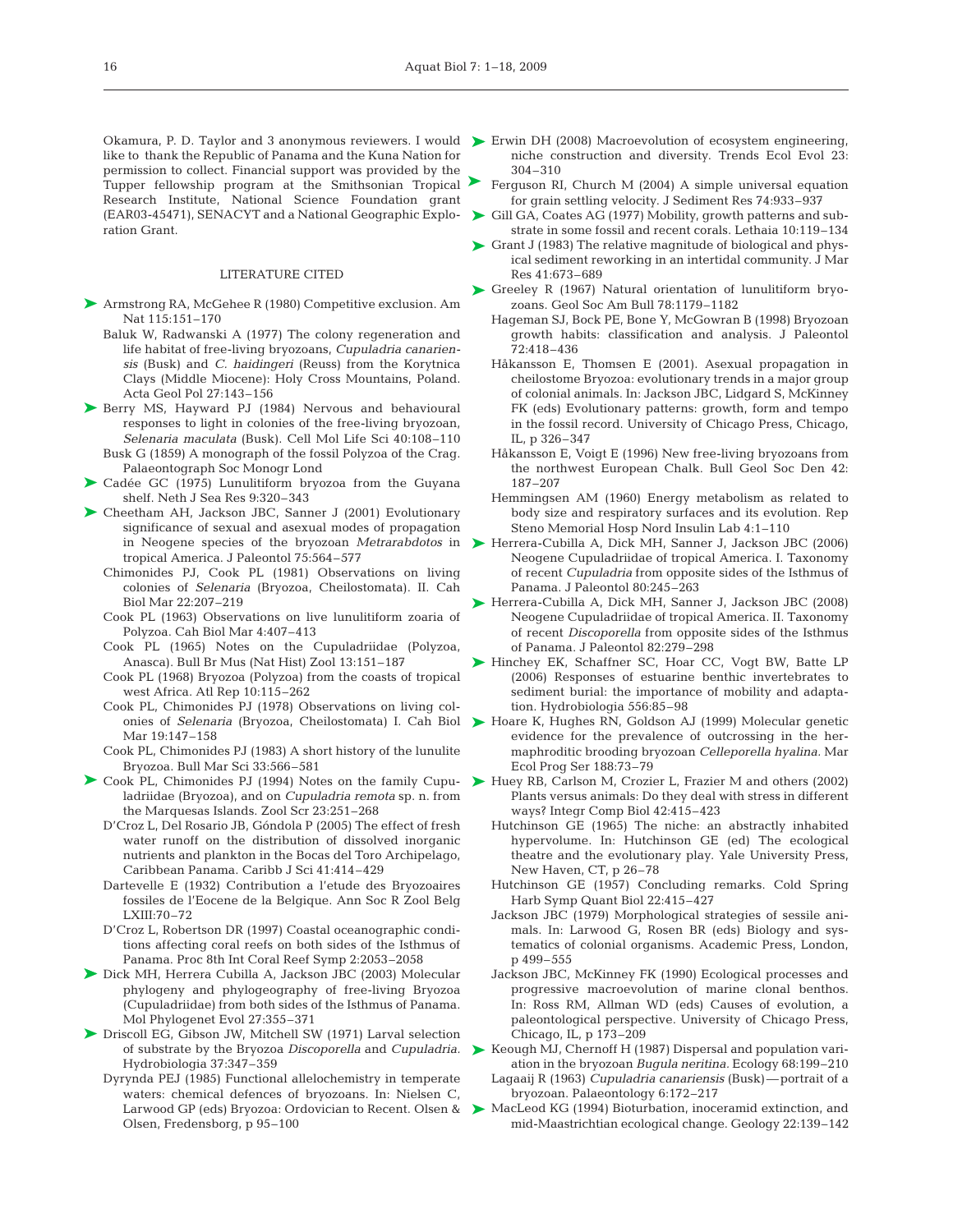- Marcus E, Marcus E (1962) On some lunulitiform Bryozoa. Parsons-Hubbard KM, Callender WR, Powell EN, Brett CE, Univ São Paulo Bol Fac Philos Sci Letr Zool 3:111–353
- McCall PL (1978) Spatial-temporal distributions of Long Island Sound inferno: the role of bottom disturbance in a near shore marine habitat. In: Wiley ML (ed) Estuarine > Porter JS, Ryland JS, Carvalho GR (2002) Micro- and macrointeractions. Academic Press, New York
- McKinney FK, Jackson JBC (1989) Bryozoan evolution. Unwin Hyman, Boston
- ► Navia AF, Mejia-Falla PA, Giraldo A (2007) Feeding ecology of elasmobranch fishes in coastal waters of the Colombian Eastern Tropical Pacific. BMC Ecol 7:1–10
- ► O'Connor RJ, Boaden PJS, Seed R (1975) Niche breadth in Bryozoa as a test of competition theory. Nature 256:307–309
- ► O'Dea A, Jackson JBC (2002) Bryozoan growth mirrors contrasting seasonal regimes across the Isthmus of Panama. Palaeogeogr Palaeoclimatol Palaeoecol 185:77–94
- O'Dea A, Herrera-Cubilla A, Fortunato H, Jackson JBC (2004) ➤ Life history variation in cupuladriid bryozoans from either  $\blacktriangleright$ side of the Isthmus of Panama. Mar Ecol Prog Ser 280: 145–161
- ► O'Dea A, Jackson JBC, Fortunato H, Smith T, D'Croz L, Johnson KG, Todd J (2007) Environmental change preceded Caribbean mass extinction by 2 million years. Proc Natl Acad Sci USA 104:5501–5506
- ► O'Dea A, Jackson JBC, Taylor PD, Rodríguez F (2008) Modes of reproduction in recent and fossil cupuladriid bryozoans. ▶ Palaeontology 51:847–864
	- Okamura B, Harmelin JG, Jackson JBC (2001) Refuges revisited: enemies versus flow and feeding as determinants of sessile animal distribution and form. In: Jackson JBC, Lidgard S, McKinney FK (eds) Evolutionary patterns: growth, form and tempo in the fossil record. University of Chicago Press, Chicago, IL, p 61–93
	- Ostrovsky AN, O'Dea A, Rodriguez F (2009) Comparative anatomy of internal incubational sacs in cupuladriid byrozoans and the evolution of brooding in free-living cheilostomes. J Morphol doi: 10.1002/jmor.10767
- Palmer MA (1988) Dispersal of marine meiofauna: a review and conceptual model explaining passive transport and active emergence with implications for recruitment. Mar Ecol Prog Ser 48:81–91 ➤
- Walker SE, Raymond AL, Staff GM (1999) Rates of burial and disturbance of experimentally-deployed molluscs: implications for preservation potential. Palaios 14:337–351
- geographic genetic structure in bryozoans with different larval strategies. J Exp Mar Biol Ecol 272:119–130
- ► Pratt MC (2004) Effect of zooid spacing on bryozoan feeding success: is competition or facilitation more important? Biol Bull Woods Hole 207:17–27
	- Ryland JS (1970) Bryozoans. Hutchinson University Library, London
	- Schmidt-Nielsen K (1984) Scaling: Why is animal size so important? Cambridge University Press, Cambridge
	- Shunatova NN, Ostrovsky AN (2001) Individual autozooidal behaviour and feeding in marine bryozoans. Sarsia 86: 112–142
	- Shunatova NN, Ostrovsky AN (2002) Group autozooidal behaviour and chimneys in marine bryozoans. Mar Biol 140:503–518
	- Thayer CW (1983) Sediment mediated biological disturbance and the evolution of marine benthos. In: Tevesz MJS, McCall PL (eds) Biotic interactions in recent and fossil benthic communities. Plenum Press, New York, p 479–625
	- Thiel M (1997) Epibenthic predation in marine soft-bottoms: being small and how to get away with it. Hydrobiologia 355:11–19
	- Thomsen E, Håkansson E (1995) Sexual versus asexual dispersal in clonal animals—examples from cheilostome bryozoans. Paleobiology 21:496–508
	- Winston JE (1984) Why bryozoans have avicularia—a review of the evidence. Am Mus Novit 2789:1–26
	- Winston JE (1986) Victims of avicularia. PSZN I: Mar Ecol 7:193–199
	- Winston JE (1988) Life histories of free-living bryozoans. Natl Geogr Res 4:528–539
	- Winston JE (1991) Avicularian behaviour—a progress report. In: Bigey FP, d'Hondt JL (eds) Bryozoaires actuels et fossiles: Bryozoa living and fossil. Bull Soc Sci Nat Ouest Fr Mém HS 1:531–540

**Appendix 1.** Variations in colony morphologies, realised niches and colony behaviour in tropical American cupuladriid bryozoans

Table A1. Pearson product moment correlation coefficients (r) of environmental optima against cupuladriid morphology; t-test  $(n = 15, except for setae length n = 13)$ ; ns = not significant, \*p < 0.05, \*\*p < 0.01. Calcif.: calcification, Max.: maximum

| Variable  |        |                                         |                    |                                                             |                     |                   |                                                             |                    |                    |              |                                                                   |                    | Setae                 |  |
|-----------|--------|-----------------------------------------|--------------------|-------------------------------------------------------------|---------------------|-------------------|-------------------------------------------------------------|--------------------|--------------------|--------------|-------------------------------------------------------------------|--------------------|-----------------------|--|
|           |        | Diameter                                |                    |                                                             |                     |                   | Height Shape Calcif. Length Width Area                      |                    |                    | Length Width |                                                                   | Area               | length                |  |
|           |        | Median Max.                             |                    |                                                             |                     | index             |                                                             |                    |                    |              |                                                                   |                    | (mm)                  |  |
| Water     | Mean   | 0.03 <sup>ns</sup>                      | $0.57*$            | $0.65*$                                                     | $0.00^{ns}$         | $0.52*$           | $0.05^{ns}$                                                 | 0.31 <sup>ns</sup> | $0.16^{ns}$        | $0.05^{ns}$  | $-0.07^{\text{ns}}$                                               | $0.01^{\text{ns}}$ | $-0.08ns$             |  |
| depth     | Median | $0.00^{ns}$                             | $0.50^{\text{ns}}$ | $0.62*$                                                     | $-0.05^{\text{ns}}$ | $0.43^{ns}$       | $0.19^{ns}$                                                 | 0.38 <sup>ns</sup> | $0.27^{ns}$        | $0.19^{ns}$  | 0.01 <sup>ns</sup>                                                | $0.11^{ns}$        | $-0.10^{\text{ns}}$   |  |
| Mud       | Mean   | $-0.21^{\text{ns}}$ $-0.32^{\text{ns}}$ |                    | $-0.05^{\text{ns}}$ $-0.22^{\text{ns}}$ $-0.31^{\text{ns}}$ |                     |                   | $-0.32^{\text{ns}}$ $-0.43^{\text{ns}}$ $-0.39^{\text{ns}}$ |                    |                    |              | $-0.30^{\text{ns}}$ $-0.33^{\text{ns}}$ $-0.34^{\text{ns}}$       |                    | $0.74**$              |  |
| fraction  | Median | $-0.20^{\text{ns}}$ $-0.35^{\text{ns}}$ |                    | $0.05^{\text{ns}}$                                          |                     | $-0.29ns -0.23ns$ | $-0.46^{\text{ns}}$ $-0.53^*$ $-0.52^*$                     |                    |                    |              | $-0.33$ <sup>ns</sup> $-0.35$ <sup>ns</sup> $-0.37$ <sup>ns</sup> |                    | $0.78**$              |  |
| Carbonate | Mean   | $-0.35^{\text{ns}}$                     | $0.04^{ns}$        | $0.21^{\text{ns}}$                                          | $-0.07^{\text{ns}}$ | $0.15^{ns}$       | $0.22^{ns}$                                                 | $0.29^{ns}$        | 0.28 <sup>ns</sup> | $0.02^{ns}$  | $0.06^{ns}$                                                       | $0.04^{ns}$        | $-0.42$ <sup>ns</sup> |  |
|           | Median | $-0.15$ <sup>ns</sup>                   | $0.05^{ns}$        | $0.01^{ns}$                                                 | $0.14^{ns}$         | $0.09^{ns}$       | 0.30 <sup>ns</sup>                                          | 0.32 <sup>ns</sup> | 0.33 <sup>ns</sup> | $0.04^{ns}$  | $0.00^{ns}$                                                       | 0.03 <sup>ns</sup> | $-0.44^{\text{ns}}$   |  |